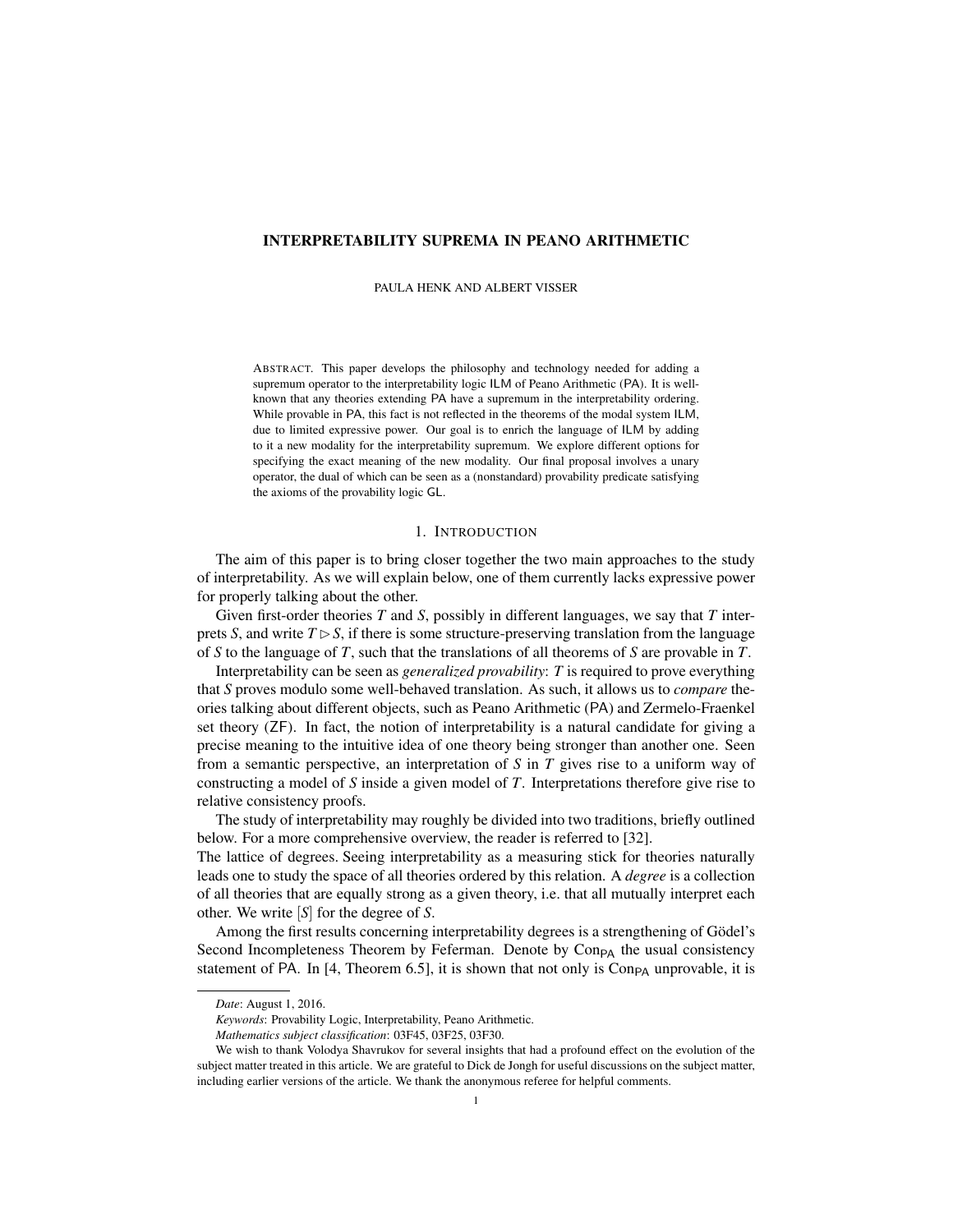#### 2 PAULA HENK AND ALBERT VISSER

also "uninterpretable":  $[PA] \not\triangleright [PA + Con_{PA}]$ . Jeroslow ([12, Theorem 3.1, 3.2]) showed that the degrees intermediate between  $[PA]$  and  $[PA + Comp<sub>A</sub>]$  form a dense partial order. It follows from his work that the interpretability ordering is dense (see [28, p.798]). Montague ([20, Theorem 1]) proved the existstence of an infinte set of finitely axiomatized subtheories of PA, all of which are mutually incomparable with respect to the interpretability ordering.

A systematic study of interpretability degrees was undertaken independently by Svejdar and Lindström ([7, p.402]). Švejdar studied the structure  $(\mathcal{V}, \rhd)$  of the degrees of finite extensions of PA. He proved, among other things, that this structure is a distributive lattice  $([28, Theorems 4.4, 4.7])$ . Lindström was concerned with the structure of the degrees of *all* r.e. extensions of PA ([15], [17]). However he also showed that this structure is in fact isomorphic to  $(\mathcal{V}, \triangleright)$  ([15, p.348, Theorem 3]).

Our interest in provability logic makes it natural to focus on  $(\mathscr{V}, \triangleright)$ . Note first that  $[PA+T]$  is the minimum and  $[PA+L]$  the maximum element of this structure<sup>1</sup>. It is easy to see that the infimum of  $[PA+A]$  and  $[PA+B]$  in  $(\mathcal{V}, \triangleright)$  is  $[PA+(A\vee B)]$ . However the supremum of  $[PA + A]$  and  $[PA + B]$  is in general *not*  $[PA + (A \wedge B)]$ . Švejdar shows that the supremum of  $[PA+A]$  and  $[PA+B]$  may taken to be  $[PA+\vartheta]$ , where  $\vartheta$  is obtained by the Diagonal Lemma as a sentence such that<sup>2</sup>:

(1) 
$$
\mathsf{PA}\vdash \vartheta \leftrightarrow \forall x\, (\mathsf{Con}_x(\vartheta) \to \mathsf{Con}_x(A) \land \mathsf{Con}_x(B)).
$$

Interpretability logic. Interpretability, like provability, is a syntactical notion, and can therefore be formalized in the language of arithmetic. We can thus ask: which statements concerning provability and interpretability (between its finite extensions) are provable in PA?

It turns out that using *modal logic* allows one to answer this question in a neat way. The system GL of propositional provability logic contains a unary modality  $\Box$ , interpreted as formalized provability in PA. It follows from the work of Hilbert and Bernays  $([11])$ , Löb  $([18])$ , and Solovay  $([27])$ , that the theorems of GL are exactly the propositional schemata involving formalized provability that are provable in PA.

The system ILM of interpretability logic is obtained by adding to GL a binary modality  $\triangleright$  for interpretability. It was proven independently by Berarducci ([1]) and Shavrukov ([24]) that the theorems of ILM are exactly the propositional schemata involving formalized provability and interpretability that are provable in PA.

Plan of this paper. Given the two traditions in the study of interpretability, it is natural to ask how they relate to each other. The starting point for this paper is the following question: does the modal logic ILM "know" that  $(\mathcal{V}, \triangleright)$  is a lattice?

The fact that the infimum in  $(\mathcal{V}, \rhd)$  is given by disjunction is indeed reflected in the axioms of  $ILM$ . On the other hand, Svejdar's construction of a supremum employs a language much more complex than that available in propositional modal logic. Indeed, the supremum turns out not to be definable in ILM.

We want to boost the expressive power of ILM by adding to it a *new modality* whose intended interpretation is a supremum operator in  $(\mathcal{V}, \triangleright)$ . As we will see, Svejdar's construction is only one out of many ways of obtaining the supremum of given elements in

<sup>&</sup>lt;sup>1</sup>Someone used to Boolean algebras has to think of the lattice  $(\mathscr{V}, \triangleright)$  as being *upside down*: the weakest theory  $\top$  is the bottom element, and the strongest theory  $\bot$  is the top element of  $(\mathscr{V}, \triangleright)$ .

<sup>&</sup>lt;sup>2</sup>Con<sub>*x*</sub>(*C*) denotes the consistency statement for IΣ<sub>*x*</sub> + *C*, where IΣ<sub>*x*</sub> is as usual PA with induction restricted to  $\Sigma_x$ –formulas. In Švejdar's original construction, the sentence Con<sub>x</sub>(C) is taken to be the consistency statement for *C* together with the first *x* axioms of PA. For our purposes, it is more convenient to use the stratification sequence based on IΣ*<sup>x</sup>* instead.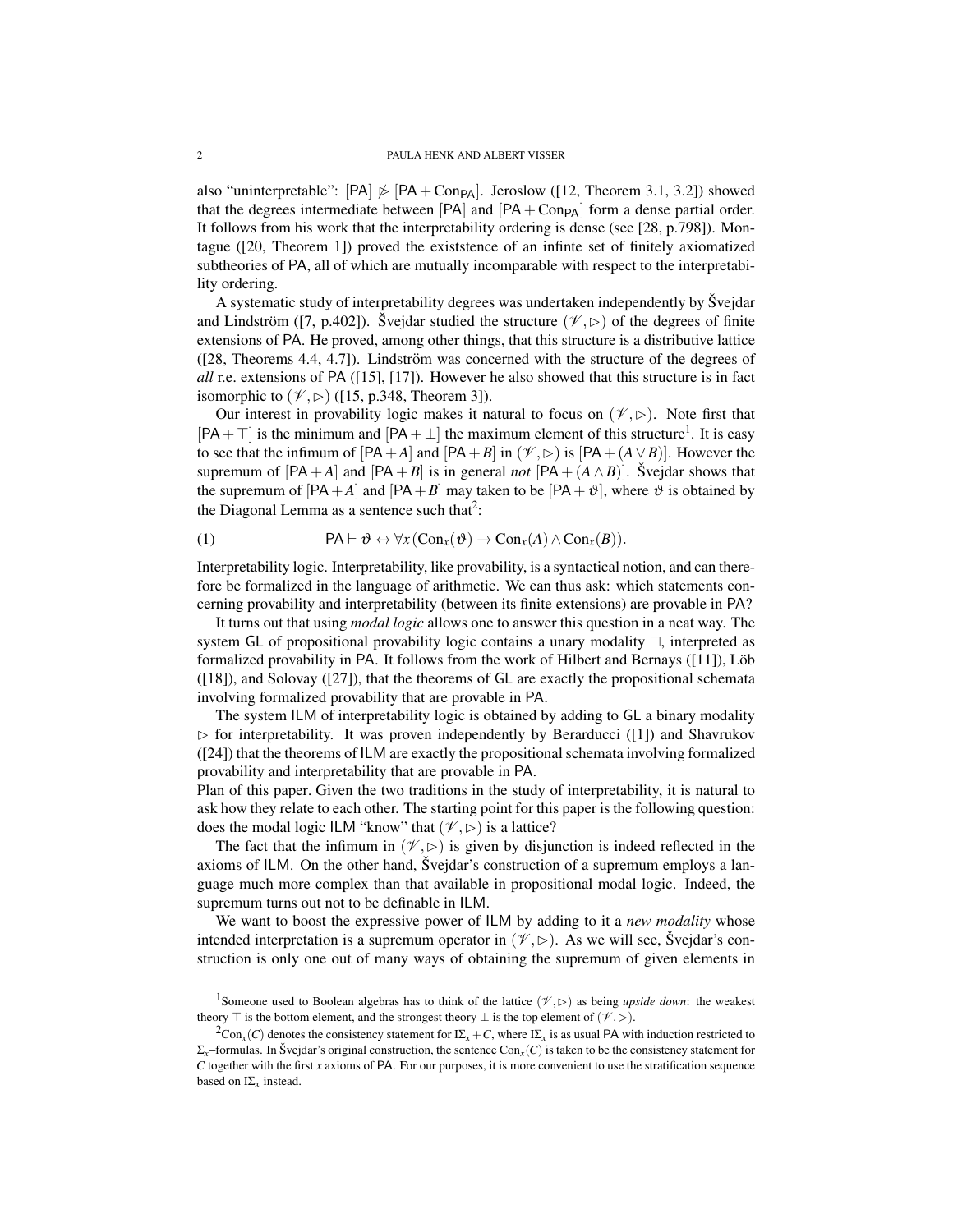this structure. Since each of these can, in principle, be used to specify the meaning of the new modality, we are faced with a design choice.

Section 3 discusses various considerations to be taken into account in the midst of this embarrassment of riches. Švejdar's construction, along with its dual discovered by Visser, are studied in Section 4. Section 5 introduces our favourite way of interpreting the new modality: a combination of conjunction with a certain unary operator that we call a *supremum adapter*. The idea and first examples of supremum adapters are due to Shavrukov. Supremum adapters may be seen as certain nonstandard provability predicates. This perspective is explored in Section 6, where we study the bimodal logic of such a nonstandard notion of provability, together with ordinary provability.

### 2. PRELIMINARIES

This section introduces the basic notions used in the paper. The reader is advised to go through it lightly in order to return when some fact or definition is used.

2.1. Arithmetical Theories. We consider first-order theories in the language  $\mathscr L$  of arithmetic containing 0, S (successor),  $+$ ,  $\times$ , and  $\leq$ . As usual, a formula is said to be  $\Delta_0$ (equivalently:  $\Sigma_0$  or  $\Pi_0$ ) if all its quantifiers are bounded. A formula is  $\Sigma_{n+1}$  ( $\Pi_{n+1}$ ) if it is of the form  $\exists x_0 \dots x_n A$ , with *A* a  $\Pi_n(\Sigma_n)$ -formula. For each natural number *n*, we define a term  $\bar{n}$  of L by letting  $\bar{0} = 0$ , and  $\bar{n} + 1 = \bar{5}\bar{n}$ . Given that, we will often write *n* instead of *n*.

The basic facts concerning 0, S,  $+$ ,  $\times$ , and  $\leq$  are given by the axioms of the theory Q of Robinson Arithmetic ([7, Definition I.1.1]). The theory Q is  $\Sigma_1$ -complete, meaning that it proves every true  $\Sigma_1$ -sentence. The theory PA of Peano Arithmetic results from adding to Q the induction schema for all  $\mathcal{L}$ -formulas.

As usual,  $I\Sigma_n$  is the fragment of PA obtained by restricting the induction schema to *Σ*<sub>*n*</sub>-formulas. Note that IΣ<sub>*n*</sub> ⊆ IΣ<sub>*n*+1</sub> for all *n*. We recall that for *n* > 0, IΣ<sub>*n*</sub> is finitely axiomatizable ([7, Theorem I.2.52]). The theory I $\Delta_0$ +exp results from adding to I $\Delta_0$  an axiom stating the totality of exponentiation. We note that  $IA_0$ +exp is finitely axiomatizable ([7, Theorem V.5.6 ]) and contained in  $\mathbb{E}_1$  ([7, Theorem I.1.50]).

Metamathematics. It is well-known that arithmetization of syntax can be carried out in I∆<sub>0</sub>+exp. We assume as given some standard godelnumbering of  $\mathscr{L}$ -formulas, and write  $\lceil A \rceil$  for the godelnumber of A. We shall often identify a formula with its godelnumber, writing for example  $B(A)$  instead of  $B(\ulcorner A \urcorner)$ .

Let *S* be a recursively enumerable (r.e.) extension of  $I\Delta_0$ +exp. Since any r.e. relation can be represented in a natural way in I $\Delta_0$ +exp by a  $\Sigma_1$ -formula ([3]), there is a  $\Sigma_1$ -formula  $\sigma$  representing the axioms of *S* in IΔ<sub>0</sub>+exp, i.e. we have

A is an axiom of S iff 
$$
I\Delta_0 + \exp \vdash \sigma(A)
$$
.

Using  $\sigma$ , one can define in a natural way (see [4, Definition 4.1]) a  $\Sigma_1$ -formula Pr $_{\sigma}$  representing (inside I $\Delta_0$ +exp) provability in *S*. In this paper, we will write Pr<sub>S</sub> instead of Pr<sub> $\sigma$ </sub>, having in mind some standard  $\Sigma_1$ -representation  $\sigma$  of the axioms of *S* in I $\Delta_0$ +exp. To further simplify notation, we shall write  $\Box_S$  for the formula Pr<sub>S</sub>.  $\Box$  and  $\Box_0$  will be used as shorthand for  $\Box_{\text{PA}}$  and  $\Box_{\text{IAo+exp}}$  respectively. By  $\Box_x$  we denote the formula containing *x* as a free variable, and such that for  $n > 0$ ,  $\Box_n$  (the result of substituting  $\overline{n}$  for  $x$  in  $\Box_x$ ) is  $\Box_{\underline{E}_n}$ . The symbol  $\Diamond$ <sub>S</sub> is used for the dual of  $\Box$ <sub>S</sub>, i.e. as an abbreviation for  $\neg \Box$ <sub>S</sub> $\neg A$ .

We use the dot notation as usual, thus  $\Box_S A(x)$  means that the numeral for the value of *x* has been substituted for the free variable of the formula *A* inside  $\Box$ <sub>S</sub>. If the intended meaning is clear from the context, we will often simply write  $\Box_S A(x)$  instead of  $\Box_S A(x)$ .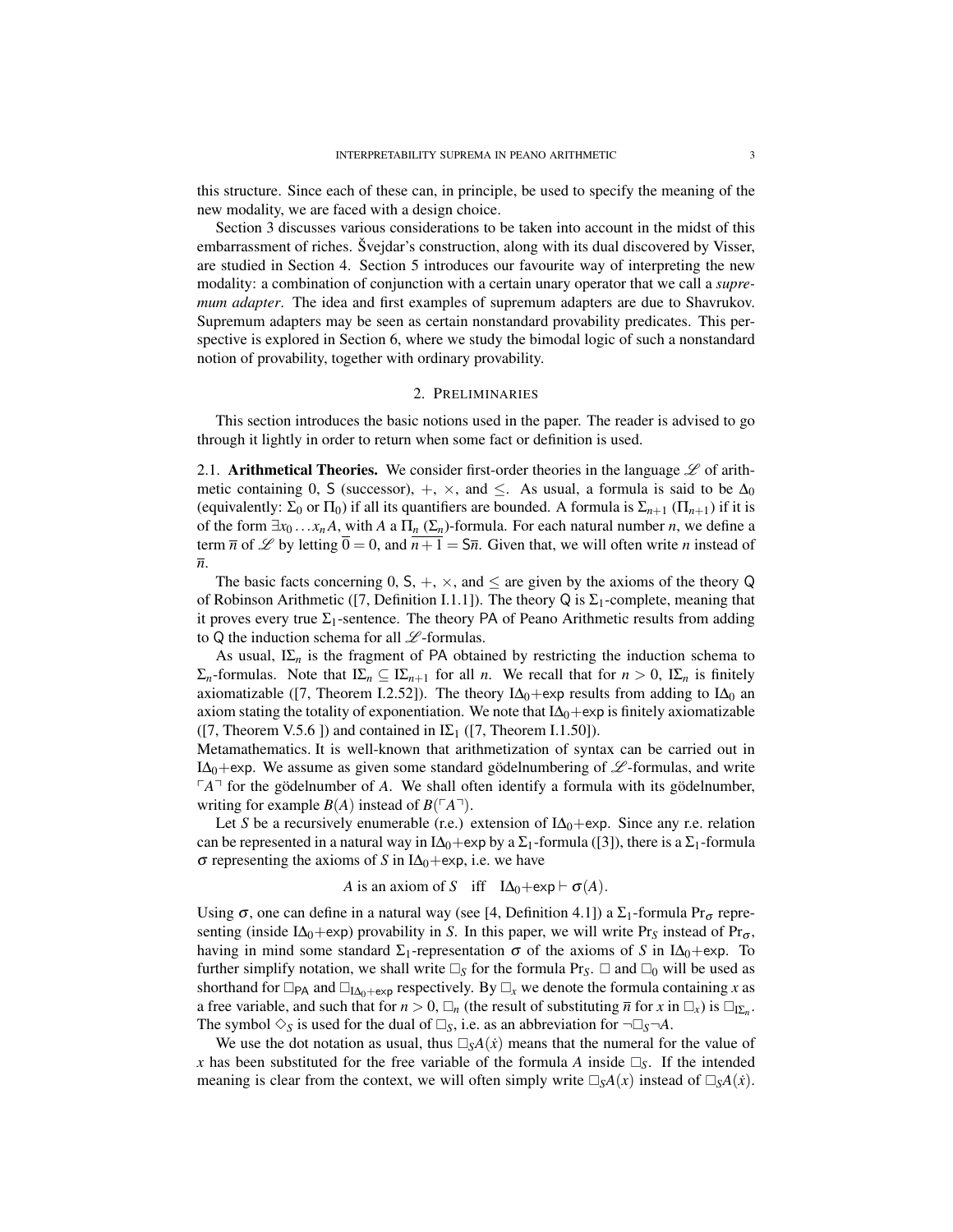We recall that any theory *S* extending  $I\Delta_0$ +exp is provably  $\Sigma_1$ -complete, meaning that for any  $\Sigma_1$ -formula A,

$$
I\Delta_0 + \exp \vdash A(x) \to \Box_S A(\dot{x}).
$$

It is well-known that if *S* is as above, then the *Hilbert-Bernays-Lob derivability conditions ¨* hold for  $\square$ <sub>S</sub> verifiably in I∆<sub>0</sub>+exp:

(1) if  $S \vdash A$ , then  $I\Delta_0 + \exp \vdash \Box_S A$ 

(2)  $I\Delta_0 + \exp \vdash \Box_S(A \to B) \to (\Box_S A \to \Box_S B)$ 

(3)  $I\Delta_0 + \exp \vdash \Box_S A \rightarrow \Box_S \Box_S A$ 

In fact, 2 and 3 also hold with internal variables ranging over the sentences *A* and *B*.

The following theorem is known as the Diagonal Lemma, or Gödel-Carnap Fixed Point Lemma.

**Theorem 1.** Let A be a  $\Sigma_n(\Pi_n)$ -formula whose free variables are exactly  $x_0, \ldots, x_n$ . There *is a* Σ*<sup>n</sup> (*Π*n)-formula* β *with exactly the same free variables, and such that*

 $I\Delta_0 + \exp \vdash \beta(x_1,\ldots,x_n) \leftrightarrow A(\ulcorner \beta(v_1,\ldots,v_n) \urcorner, x_1,\ldots,x_n).$ 

*We say that*  $\beta(x_1,...,x_n)$  *is a fixed point of*  $A(x_0,...,x_n)$ *.* 

Theorem 1, together with the Hilbert-Bernays-Löb derivability conditions for  $\square_S$ , implies that Löb's principle for  $\square_S$  is verifiable in  $\Lambda_0$ +exp ([2, Theorem 3.2]):

$$
I\Delta_0 + \exp \vdash \Box_S (\Box_S A \to A) \to \Box_S A.
$$

Principles valid in the Gödel-Löb provability logic  $GL$  (see Section 2.3) can thus be used when reasoning about *S* in  $IA<sub>0</sub>$ +exp.

Consider the sequence of theories  ${T_n}_{n \in \omega}$ , where  $T_0 = I\Delta_0 + \exp$ , and for  $n > 0$ ,  $T_n =$ I $\Sigma_n$ . The basic facts concerning  $\{T_n\}_{n\in\omega}$  are verifiable in I $\Delta_0$ +exp:

(2) 
$$
I\Delta_0 + \exp \vdash \Box A \leftrightarrow \exists x \Box_x A
$$

(3) 
$$
I\Delta_0 + \exp \vdash \forall x, y (\Box_x A \land x < y \to \Box_y A)
$$

Furthermore,  $I\Delta_0$ +exp verifies that each  $T_{n+1}$  proves *uniform*  $\Pi_{n+2}$ –*reflection* for  $T_n$ :

(4) 
$$
I\Delta_0 + \exp \vdash \forall x (\Box_{x+1} (\forall A \in \Pi_{x+2} \to \forall y (\Box_x A(y) \to A(y))))
$$

That (4) holds was first stated in [21]; an inspection of the proof shows that it can be verified in I∆<sub>0</sub>+exp. Throughout this paper, we shall refer to properties (3) and (4) as *monotonicity* and *reflection* respectively.

Oracles. We recall that for  $n > 1$ , there is a partial truth definition tr<sub> $\Pi_n$ </sub> for  $\Pi_n$ -sentences in I $\Delta_0$ +exp ([7, Section V.5(b)]). The formula tr<sub> $\Pi_n$ </sub> is  $\Pi_n$  and satisfies Tarski's conditions ([7, Definition I.1.74].

Let *S* be an r.e. extension of  $IA_0$ +exp. Using tr<sub> $\Pi_n$ </sub>, one can define in a natural way the provability predicate  $\Box_S^{\Pi_n}$  of *S* together with a  $\Pi_n$ -oracle. Thus  $\Box_x^{\Pi_1}$  is an intensionally correct provability predicate for I $\Sigma_x$  together with a  $\Pi_1$ -oracle. Note that  $\Box_x^{\Pi_1}$  is a  $\Sigma_2$ -formula. It follows from (4) that  $I\Delta_0 + \exp \vdash \forall x \Box_{x+1} \neg \Box_x \bot$ . Inspection of the proof shows that it goes through when we add  $\Pi_1$ -sentences that are known to be true to formal proofs, thus we have:  $I\Delta_0 + \exp \vdash \forall x \Box_{x+1} \neg \Box_x^{\Pi_1} \bot$ . Also this property will be referred to as *reflection*.

2.2. Interpretability. The notion of interpretability that we are interested in is that of *relative interpretability*, first introduced and carefully studied by Tarski, Mostowski and Robinson ([29]). Since all theories considered here have pairing, it is safe to focus our attention on one-dimensional interpretations.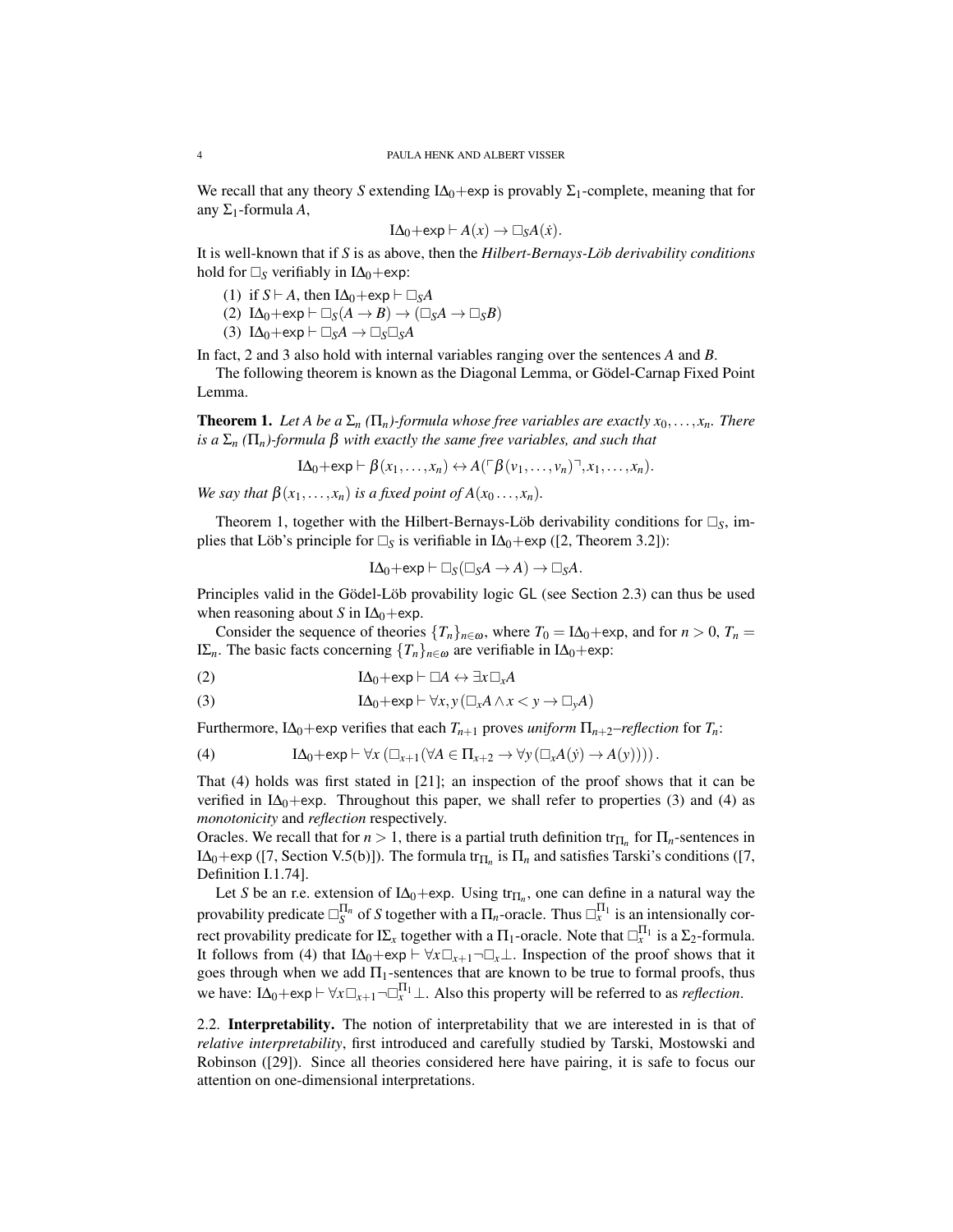**Definition 2.** Let *S* and *T* be first-order theories whose languages are  $\mathscr{L}_S$  and  $\mathscr{L}_T$ . An *interpretation j* of *S* in *T* is a tuple  $\langle \delta, \tau \rangle$ , where  $\delta$  is an  $\mathcal{L}_T$ -formula with one free variable, and  $\tau$  a mapping from relation symbols<sup>3</sup> R of  $\mathscr{L}_S$  to formulas  $R^{\tau}$  of  $\mathscr{L}_T$ , where the number of free variables of  $R^{\tau}$  is equal to the arity of *R*. We extend  $\tau$  to a translation from all formulas of  $\mathcal{L}_s$  to formulas of  $\mathcal{L}_T$  by requiring:

i.  $(R(x_1,...x_n))^{\tau} = R^{\tau}(x_1,...x_n)$ ii.  $(A \rightarrow B)^{\tau} = A^{\tau} \rightarrow B^{\tau}$ 

ii. 
$$
\perp^{\tau}
$$
 =  $\perp$ 

iv.  $(\forall x A)^{\tau} = \forall x (\delta(x) \rightarrow A^{\tau})$ 

Finally, we require that  $T \vdash \exists x \, \delta(x)$ , and  $T \vdash A^{\tau}$  for all axioms *A* of *S*.

We write  $j: T \triangleright S$  if *j* is an interpretation of *S* in *T*, and  $T \triangleright S$  if  $j: T \triangleright S$  for some *j*. We say that *T* and *S* are mutually interpretable, and write  $T \equiv S$ , if  $T \triangleright S$  and  $S \triangleright T$ . In this paper we are concerned with interpretability between finite extensions of PA, i.e. theories of the form  $PA + A$ , where *A* is an *L* -sentence. We write  $A \triangleright B$  as an abbreviation for  $PA + A \triangleright PA + B$ .

Interpretability, like provability, is a syntactical notion, and can therefore be formalized in PA. We write  $A \triangleright B$  for the arithmetical sentence expressing that  $PA + A$  interprets  $PA + B$ .

The following theorem concerning interpretability over PA is referred to as the Orey-Hajek Characterization. ´

**Theorem 3** ( $I\Delta_0$ +exp). *The following are equivalent:* 

*i.*  $A \triangleright B$ *ii. For all n,*  $PA \rightarrow \Diamond_n B$ *iii. For any*  $C \in \Pi_1$ ,  $PA \vdash B \rightarrow C$  *implies*  $PA \vdash A \rightarrow C$ 

Theorem 3 is implicit in [22], and was first explicitly stated in [6] and in [8]. Item iii was added in [5]. Inspection of the proof shows that it can be verified in I $\Delta_0$ +exp.

2.3. **Modal logic.** We denote by  $\mathcal{L}_{\Box}$  the language of propositional modal logic containing a unary modality  $\Box$ , and by  $\mathscr{L}_{\Box}$  the language  $\mathscr{L}_{\Box}$  together with a binary modality  $\triangleright$ . Provability logic. The axiom schemata of the Gödel-Löb provability logic  $GL$  include all propositional tautologies in the language  $\mathcal{L}_{\Box}$ , and furthermore:

- $(K) \square (A \rightarrow B) \rightarrow (\square A \rightarrow \square B)$
- $(L) \square (\square A \rightarrow A) \rightarrow \square A$

The inference rules of GL are modus ponens and necessitation:

if  $GL \vdash A$ , then  $GL \vdash \Box A$ .

We note that  $GL \vdash \Box A \rightarrow \Box \Box A$  (see e.g. [2, p.11]).

The axiom schemata of the interpretability logic ILM include all propositional tautologies in the language  $\mathscr{L}_{\Box}$ , the axiom schemata of GL, and:

- $(J1) \square (A \rightarrow B) \rightarrow A \triangleright B$
- $(J2)$   $(A \triangleright B) \wedge (B \triangleright C) \rightarrow (A \triangleright C)$
- $(\textsf{J3}) \ (A \triangleright C) \land (B \triangleright C) \rightarrow (A \lor B) \triangleright C$
- $(\bigcup A)$   $A \triangleright B \rightarrow (\Diamond A \rightarrow \Diamond B)$
- $(J5)$   $\diamond A \triangleright A$

 $3$ We assume here that *S* is formulated in a purely relational way. This restriction is not essential – function symbols can be replaced by relation symbols by a well-known algorithm (for details, see [31, Section 7.3]).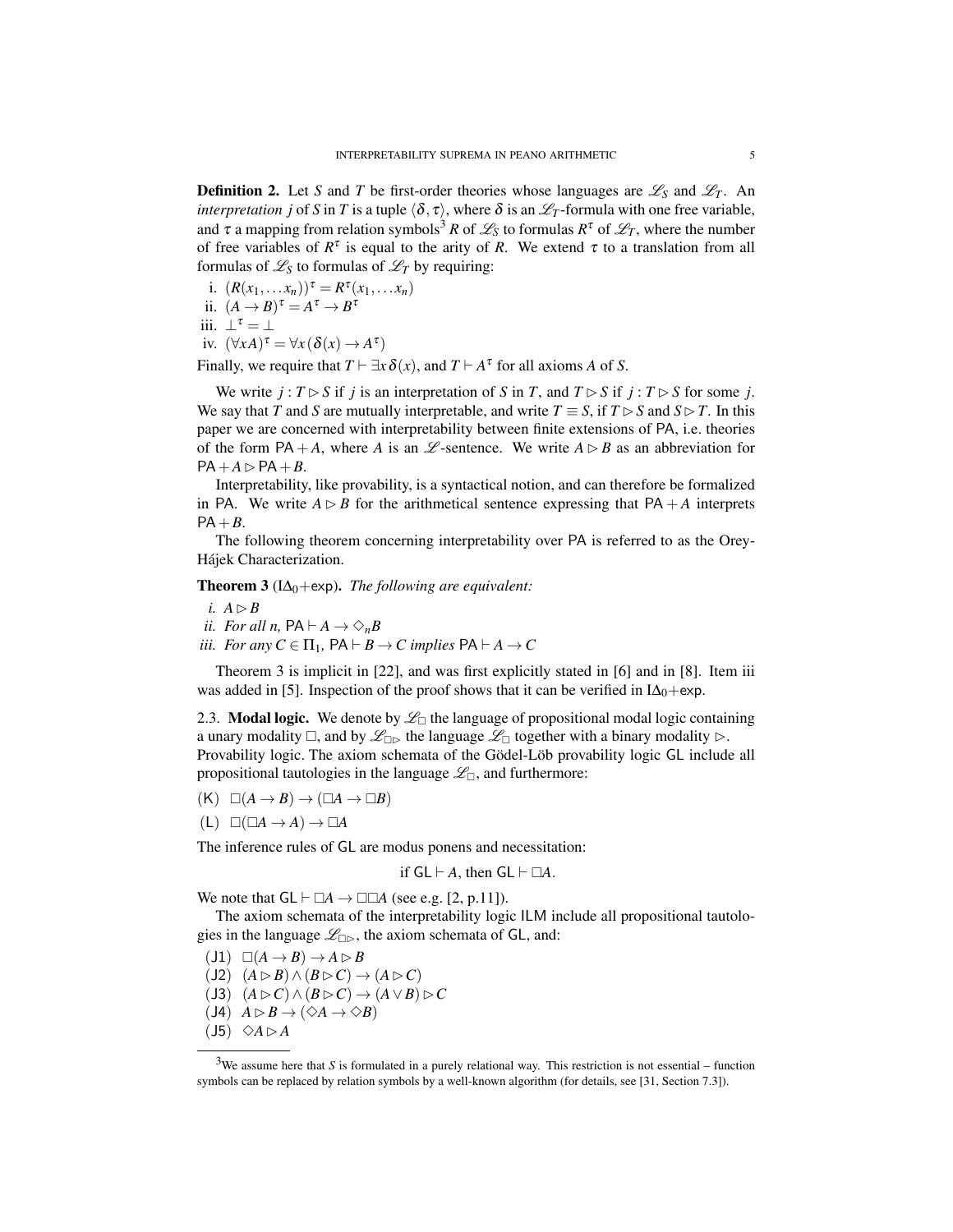$(M)$   $A \triangleright B \rightarrow (A \wedge \Box C) \triangleright (B \wedge \Box C)$ 

The rules of ILM are modus ponens, and necessitation for  $\Box$ .

**Definition 4.** Let  $\varphi$  be an  $\mathcal{L}$ -formula with one free variable. A  $\varphi$ -realization is a function ∗ from the propositional letters of  $\mathcal{L}_\Box$  to  $\mathcal{L}$ -sentences. The domain of  $*$  is extended to all  $\mathcal{L}_{\Box}$ -formulas by requiring that it commutes with the propositional connectives, and furthermore

$$
(\Box A)^* := \varphi(\ulcorner A^{*}\urcorner).
$$

Given an  $\mathscr L$ -formulas  $\varphi$  and  $\psi$  with one and two free variables respectively, the notion of a  $\varphi$ - $\psi$ -realization (a function from  $\mathscr{L}_{\Box}$ -formulas to  $\mathscr{L}$ -sentences) is defined in a similar way.

**Theorem 5.** Let T be a r.e. and  $\Sigma_1$ -sound extension of  $I\Delta_0$ +exp, and let  $Pr_T$  be an inten*sionally correct provability predicate of T. Write* R *for the set of all* Pr*<sup>T</sup> -realizations. Then for all*  $A \in \mathcal{L}_{\square}$ *,* 

$$
GL \vdash A \quad \text{if and only if} \quad \text{for all } * \in \mathcal{R}, \ L\Delta_0 + \exp \vdash A^*.
$$

The direction from left to right follows by the fact that the Hilbert-Bernays-Löb derivability conditions for Pr<sub>*T*</sub> are verifiable in  $I\Delta_0$ +exp ([11], [18]). The proof of the other direction with  $T = PA$  is due to Solovay ([27]). De Jongh, Jumelet and Montagna ([13]) extended the result to  $\Sigma_1$ -sound theories containing I $\Delta_0$  + exp.

We recall that a theory is said to be *essentially reflexive* if it proves the consistency of each of its finite subtheories, and the same holds for every consistent extension in the same language. It is well-known that PA is essentially reflexive ([7, Theorem III.2.35]).

**Theorem 6.** Let T be r.e., essentially reflexive, and  $\Sigma_1$ –sound. Let  $Pr_T$  be an intension*ally correct provability predicate of T, and* Int *an* L *-formula (with two free variables) representing interpretability in T. Write*  $\mathcal{R}$  *for the set of all* Pr<sub>T</sub>-Int-realizations. For all  $A \in \mathscr{L}_{\Box \triangleright}$ ,

$$
ILM \vdash A \quad \text{if and only if} \quad \text{for all } * \in \mathcal{R}, T \vdash A^*.
$$

Theorem 6 was proven independently by Shavrukov ([24]) and Berarducci ([1]).

### 3. METHODOLOGICAL CONSIDERATIONS

Write  $(\mathscr{V}, \triangleright)$  for the degrees of finite extensions of PA, ordered by the relation of interpretability. As mentioned in Section 1, it was proven by Svejdar that the structure  $(\mathscr{V}, \triangleright)$  is a lattice. Our question is whether this fact is seen from the perspective of the interpretability logic ILM.

Indeed, the fact that  $(\mathcal{V}, \triangleright)$  is a lower semilattice is reflected in the axioms of ILM. Principles J1 and J2 imply that the ordering given by  $\triangleright$  is reflexive and transitive, and furthermore that  $A \triangleright A \vee B$  and  $B \triangleright A \vee B$ , i.e. that  $[A \vee B]$  is a lower bound of  $[A]$  and  $[B]$ in  $(\mathscr{V}, \rhd)$ . Principle J3 states that it is in fact the *greatest* lower bound, i.e. the infimum of [*A*] and [*B*].

To see that, in general, the supremum of [*A*] and [*B*] is not [*A*  $\land$  *B*], it suffices to consider the so-called *Orey sentences* discovered by Orey in [22, Theorem 2.4]. An Orey sentence is any sentence O with  $\top \triangleright O$  and  $\top \triangleright \neg O$ . An Orey sentence and its negation are thus both in  $|\top|$ , and hence also their supremum is an element of  $|\top|$ , which is clearly not the case for the sentence  $O \land \neg O$ .

A quick way to convince oneself of the existence of suprema in  $(\mathscr{V}, \triangleright)$  is via a detour through the structure  $(\mathscr{D}, \triangleright)$  of interpretability degrees of all r.e. extensions of PA. It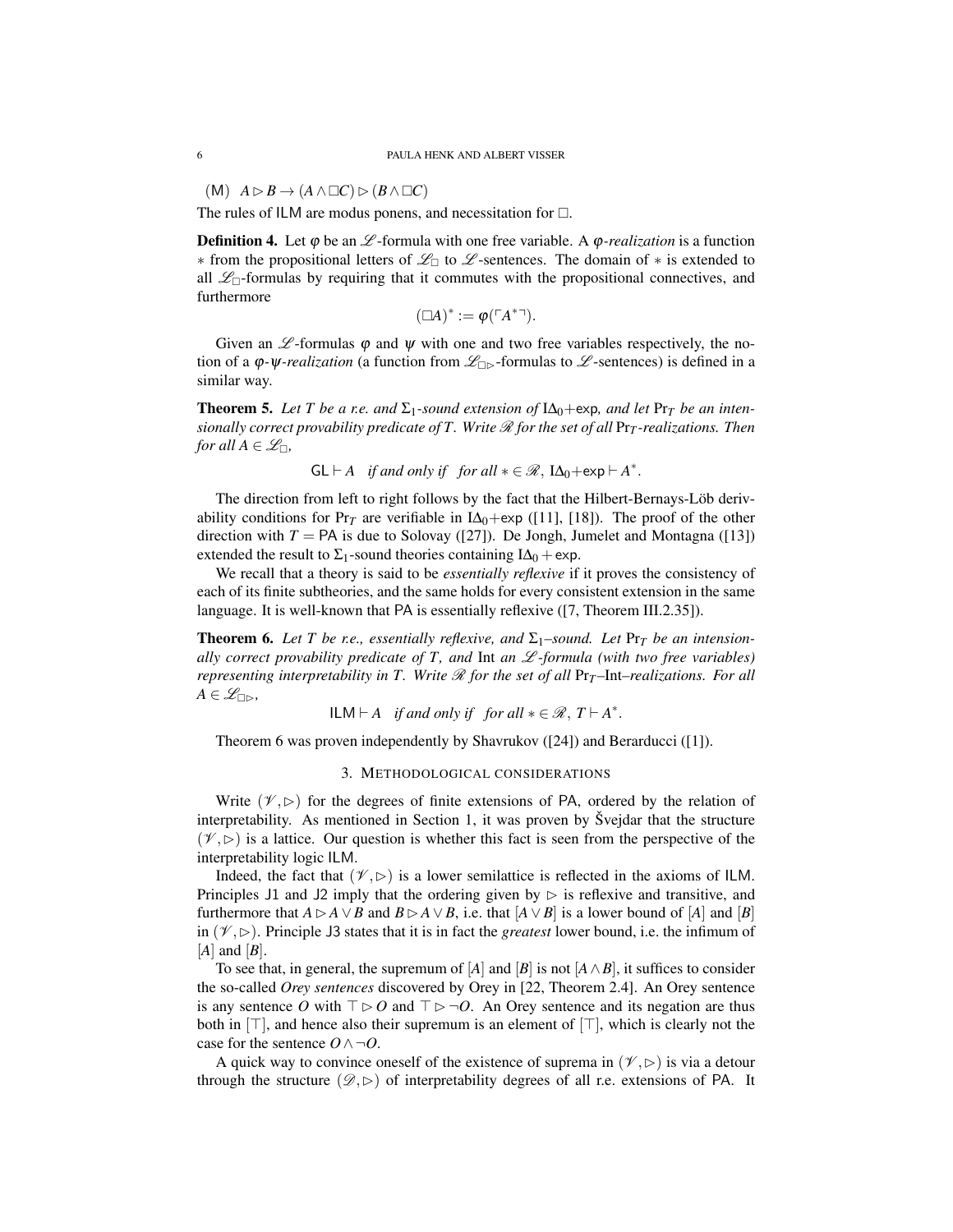follows from Theorem 3 that the supremum of  $[PA + A]$  and  $[PA + B]$  in  $(\mathscr{D}, \triangleright)$  is [*S*], where *S* is the following infinite theory:

$$
S:=\mathsf{PA}+\{\Diamond_n A\wedge \Diamond_n B\mid n\in\omega\}.
$$

By Lindström's result ([15, Theorem 3]), we know that  $(\mathscr{D}, \rhd)$  and  $(\mathscr{V}, \rhd)$  are isomorphic; thus the supremum of  $[PA+A]$  and  $[PA+B]$  in  $(\mathcal{V}, \rhd)$  must also exist.

In Section 1, we saw Svejdar's direct construction of suprema in  $(\mathscr{V}, \triangleright)$  (see (1), or Theorem 10 in Section 4). The latter, however, employs a language much more complicated than that available in the propositional system ILM. Indeed, as shown in appendix A.1, the existence of interpretability suprema lies beyond the expressive power of ILM.

We thus want to enrich the language of ILM by adding to it a new binary modality  $\oslash$ , together with the following axiom S, stating that  $\oslash$  is an interpretability supremum:

$$
(S) (C \triangleright A) \wedge (C \triangleright B) \leftrightarrow (C \triangleright A \otimes B).
$$

We want to interpret  $\oslash$  as *an arithmetical* formula. The following definition states what we are looking for are looking for.

**Definition 7.** An  $\mathscr L$ -formula  $\sigma$  with two free variables is a *supremum implementation* if for all L -sentences  $A, B, C$ , we have that  $PA \vdash (C \triangleright A) \land (C \triangleright B) \leftrightarrow C \triangleright \sigma(A, B)$ .

Given a supremum implementation  $\sigma$ , we can extend the notion of an arithmetical realization to include formulas of the extended modal language:

(5) 
$$
(A \otimes B)^* := \sigma(\ulcorner A^{*} \urcorner, \ulcorner B^{*} \urcorner).
$$

Let  $\mathcal R$  be the set of all realizations where the ILM part is as in Theorem 6, and  $\oslash$  is interpreted as in (5). Denote by ILMS the system ILM together with axiom S. Then it is clear that for all modal formulas *A*,

If ILMS 
$$
\vdash A
$$
, then for all  $* \in \mathcal{R}$ , PA  $\vdash A^*$ .

In other words ILMS is arithmetically sound. For arithmetical completeness, we need to make sure that all propositional schemata involving  $\sigma$  that are theorems of PA are also provable in ILMS. However, it turns out that what exactly is provable in PA about a supremum implementation is far from determined by the fact that the latter satisfies Definition 7. For example, while for any such  $\sigma$  it is clear that  $\sigma(A,B)$  and  $\sigma(B,A)$  are, verifiably in PA, mutually interpretable, there is no a priori reason why

(6) 
$$
\sigma(A,B) \leftrightarrow \sigma(B,A)
$$

should be provable in PA, or even true (see Appendix A.2). On the other hand, the supremum implementations we encounter in the following sections all satisfy (6).

Given the above, should we add  $A \otimes B \leftrightarrow B \otimes A$  to the axioms of ILMS? The answer depends on which supremum implementation(s) we have in mind. In contrast to formalized provability and interpretability, there is no strong intuition as to what constitutes a *natural* supremum implementation. Thus our choice will depend on practical and esthetical criteria. For example, we prefer implementations that allow for a nice Kripke semantics. The following definition states some nice features that a supremum implementation could have.

**Definition 8.** Let  $A, A', B, B'$  range over all  $\mathcal{L}$ -sentences, and let  $\sigma$  be an  $\mathcal{L}$ -formula with two free variables. We say that  $\sigma$  is *extensional* if

 $PA \mapsto A'$  and  $PA \vdash B \leftrightarrow B' \Rightarrow PA \vdash \sigma(A, B) \leftrightarrow \sigma(A', B'),$ 

and  $\sigma$  is *provably extensional* if the above is verifiable in PA, i.e.

 $PA \vdash \Box(A \leftrightarrow A') \land \Box(B \leftrightarrow B') \rightarrow \Box(\sigma(A, B) \leftrightarrow \sigma(A', B')).$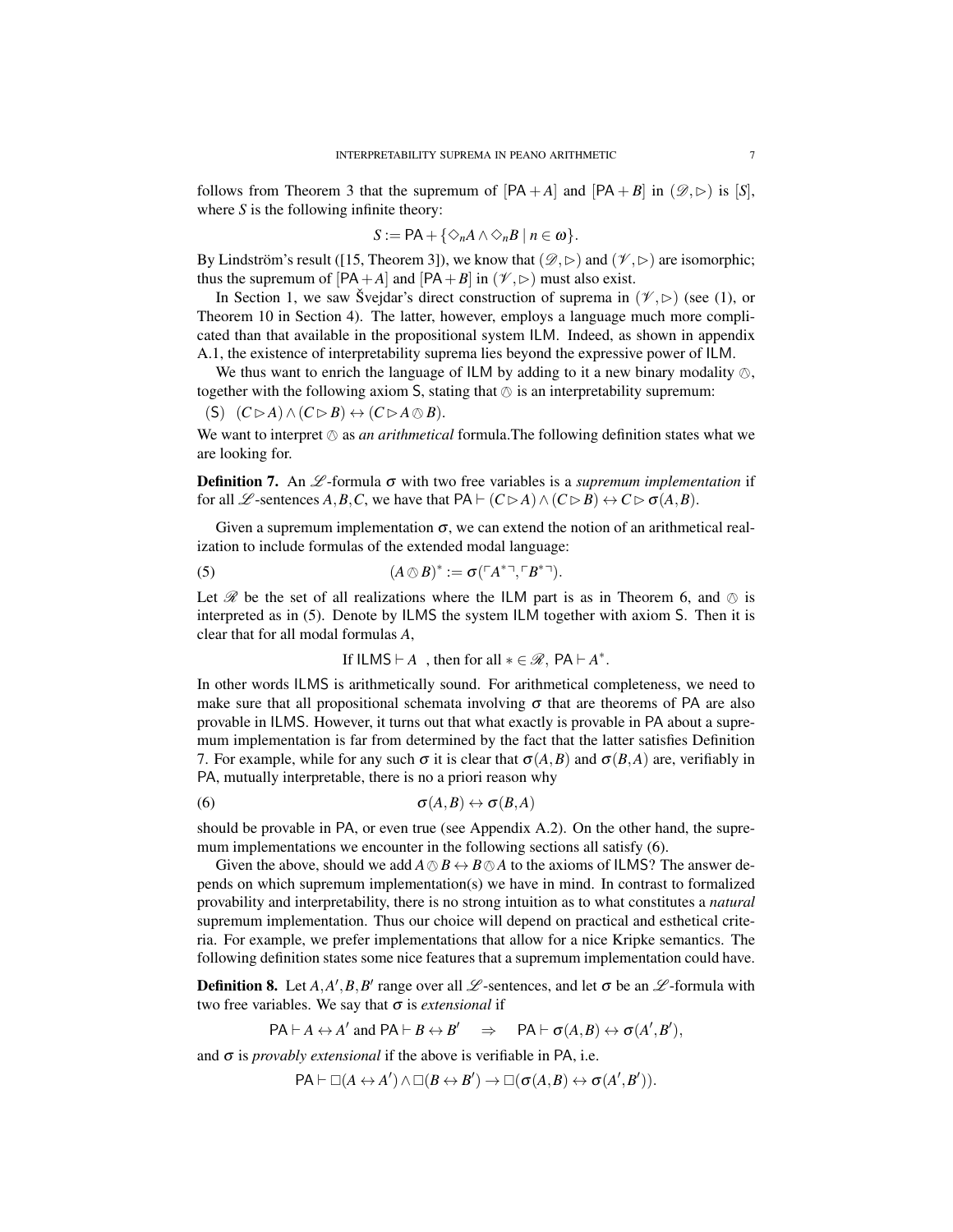We say that  $\sigma$  is *monotone* if

 $PA \vdash A \rightarrow A'$  and  $PA \vdash B \rightarrow B$  $\qquad \Rightarrow \quad \text{PA} \vdash \sigma(A,B) \rightarrow \sigma(A',B'),$ 

and *provably monotone* if the above is verifiable in PA, i.e.

 $PA \vdash \Box(A \to A') \land \Box(B \to B') \to \Box(\sigma(A, B) \to \sigma(A', B')).$ 

We note that the above properties are ordered by strength, with extensionality being the weakest.

We conclude this section by considering a supremum implementation property that is so nice that we did not even think of it before Shavrukov gave us an example.

**Definition 9.** A supremum implementation  $\sigma$  is *adapted* if there is an  $\mathscr{L}$ -formula  $\tau$  containing one free variable, and such that for all  $\mathcal{L}$ -sentences *A* and *B*,

$$
\sigma(A,B)=\tau(A)\wedge \tau(B).
$$

We call a formula  $\tau$  as in Definition 9 a *supremum adapter*. A supremum adapter is thus a *unary* operator that, in combination with conjunction, provides us with a supremum implementation<sup>4</sup>.

# 4. VARIETIES OF SUPREMUM IMPLEMENTATIONS

This section studies the supremum implementation based on Švejdar's argument showing that  $(\mathscr{V}, \triangleright)$  is a lattice, as well as a dual construction discovered by Visser. These implementations are given as fixed points of certain arithmetical formulas. We prove the existence of unique explicit fixed points for these formulas. The purpose of this section is mainly methodological; it can be safely skipped without affecting insight into the rest of the article.

4.1. Definition and verification of the target property. As mentioned above, it follows from Theorem 3 that the *infinite* theory

(7) 
$$
\mathsf{PA} + \{\Diamond_n A \land \Diamond_n B \mid n \in \omega\}
$$

is an interpretability supremum of  $PA + A$  and  $PA + B$ . The idea of Švejdar's construction is to compress the information contained in (7) into a single sentence.

**Theorem 10** ([28, Theorem 4.4]). *By Theorem 1, let*  $\vartheta$  *be such that* 

$$
\mathsf{PA}\vdash \vartheta \leftrightarrow \forall x(\Diamond_x \vartheta \to \Diamond_x A \land \Diamond_x B).
$$

*Then*  $\vartheta$  *is (verifiably in*  $I\Delta_0 + \exp$ ) *a supremum of A and B in* ( $\mathcal{V}, \triangleright$ ).

We note that the complexity of  $\vartheta$  is  $\Pi_2$ . A dual construction, yielding a  $\Sigma_2$ -supremum, was discovered by Visser.

Theorem 11. *By Theorem 1, let θ be such that* 

$$
\mathsf{PA}\vdash \vartheta \leftrightarrow \exists x\,(\Box_x \neg \vartheta \land (\Diamond_x A \land \Diamond_x B)).
$$

*Then*  $\vartheta$  *is* (*verifiably in*  $I\Delta_0 + \exp$ ) *a supremum of A* and *B in* ( $\mathscr{V}, \triangleright$ ).

*Proof.* Argue in  $IA_0$ +exp. We show that

i.  $\vartheta \triangleright A$  and  $\vartheta \triangleright B$ 

ii. Whenever  $C \triangleright A$  and  $C \triangleright B$ , also  $C \triangleright \vartheta$ 

<sup>&</sup>lt;sup>4</sup>We think of  $\tau$  as *adapting A* and *B*, so that their conjunction can be used to get the supremum.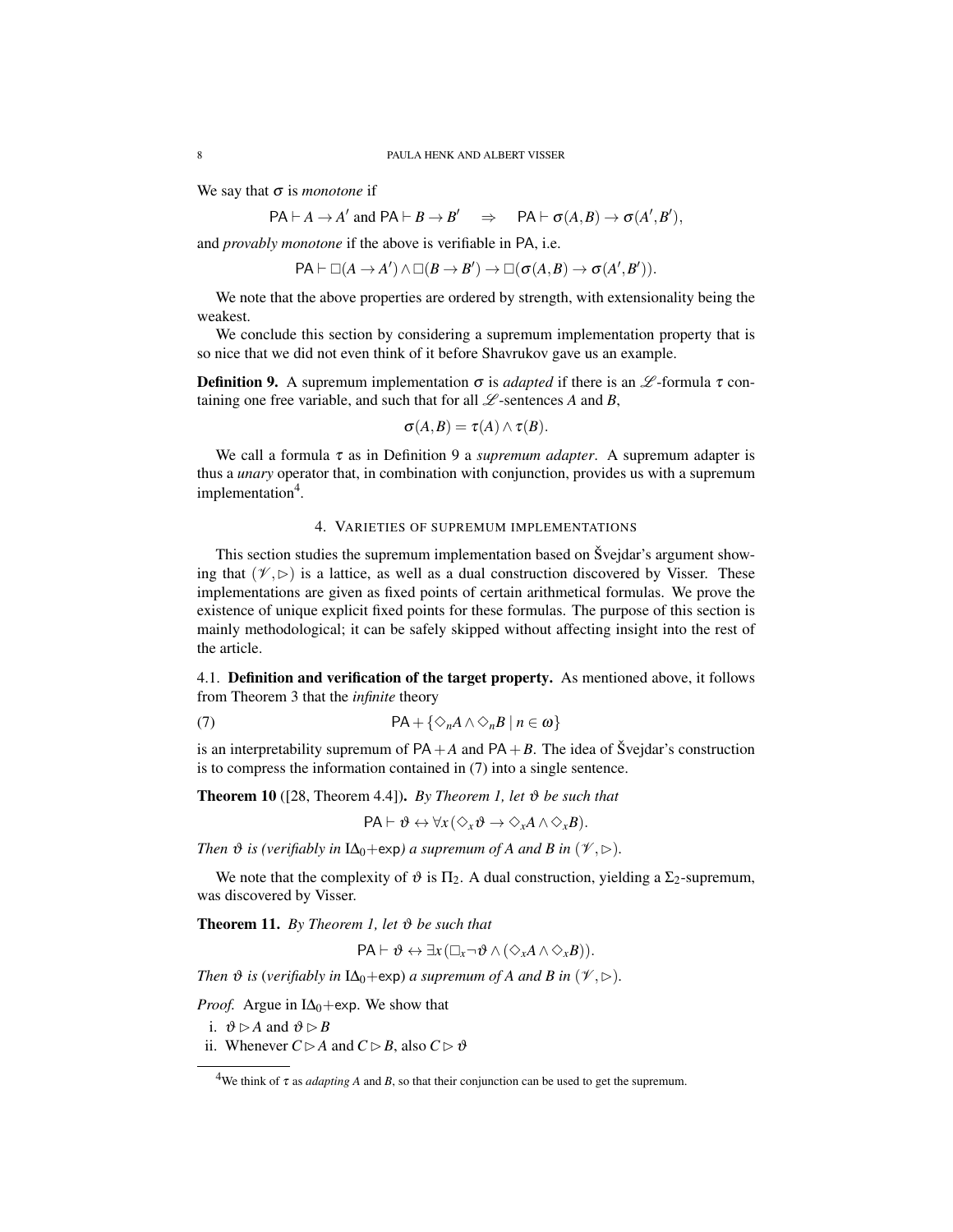We first show i. By Theorem 3, it suffices to show that  $\vartheta$  implies  $\Diamond_n A$  and  $\Diamond_n B$  for any standard *n*. Assume  $\vartheta$ . Thus there is some *a* with  $\square_a \neg \vartheta$ ,  $\diamondsuit_a A$ , and  $\diamondsuit_a B$ . By essential reflexivity, *a* must be greater than any standard *n*. By monotonicity, we thus have  $\Diamond_{n}A$  and  $\Diamond_{n}B$  for any such *n*.

For ii, let *C* be such that  $C \triangleright A$  and  $C \triangleright B$ . We claim that  $C \wedge \neg \vartheta \triangleright \vartheta$ . Note that  $\neg \vartheta$ is the sentence  $\forall x ((\Diamond_x A \land \Diamond_x B) \rightarrow \Diamond_x \vartheta)$ . Since  $C \triangleright A$  and  $C \triangleright B$ , by Theorem 3 we have that *C* implies  $\Diamond_n A$  and  $\Diamond_n B$  for any standard *n*. But then  $C \land \neg \vartheta$  implies  $\Diamond_n \vartheta$  for any such *n*, whence  $C \wedge \neg \vartheta \triangleright \vartheta$  again by Theorem 3. Finally, note that clearly  $C \wedge \vartheta \triangleright \vartheta$ . By axiom J3 of ILM, we therefore have  $(C \land \vartheta) \lor (C \land \neg \vartheta) \rhd \vartheta$ , i.e.  $C \rhd \vartheta$ . □

Strictly speaking, theorems 10 and 11 do not yet provide us with supremum implementations in the sense of Definition 7. Corresponding to Theorem 10, we would want a formula  $\sigma$  with two free variables, such that for any sentences *A* and *B*,

(8) 
$$
\mathsf{PA}\vdash \sigma(A,B)\leftrightarrow \forall x(\Diamond_x \sigma(A,B)\to \Diamond_x A\land \Diamond_x B).
$$

Such a formula can be found by using Theorem 1 (see Appendix B.1). Having this in mind, we shall from now on say *Svejdar's supremum (implementation)* to refer to a formula  $\sigma$  as in (8); similarly for Visser's supremum.

4.2. Existence of unique explicit fixed points. The suprema introduced above are given as fixed points of certain formulas. Before proving the existence of unique and explicit fixed points for these formulas, we examine a surprising feature of  $\tilde{S}$  vejdar's construction. Švejdar's supremum of A and B is obtained as a fixed point of the following formula<sup>5</sup>:

$$
\forall x (\Diamond_x Y \to (\Diamond_x A \land \Diamond_x B)).
$$

In particular the supremum of  $\perp$  and  $\perp$  is given as a fixed point of

$$
\forall x (\Diamond_x Y \to \Diamond_x \bot).
$$

**Example 12.** Write  $\Psi_1(Y)$  for the formula in (9). We have the following:

i. If PA  $\vdash \vartheta \leftrightarrow \Psi_+(\vartheta)$ , then PA  $\vdash \vartheta \leftrightarrow \bot$ ii. PA  $\vdash \bot \leftrightarrow \Psi_{\bot}(\bot)$ 

In other words every fixed point of  $\Psi_+(Y)$  is equivalent to  $\bot$ , however  $\bot$  itself is not a fixed point of  $\Psi_{\perp}(Y)$  To see that i holds, suppose that  $PA \vdash \vartheta \leftrightarrow \Psi_{\perp}(\vartheta)$ , i.e.

$$
\mathsf{PA}\vdash \vartheta \leftrightarrow \forall x\,(\Box_x \top \to \Box_x \neg \vartheta).
$$

Since PA  $\vdash \forall x \Box_x \top$ , it follows that PA  $\vdash \vartheta \leftrightarrow \Box_0 \neg \vartheta$ . Since  $I\Sigma_1 \vdash \Box_0 \neg \vartheta \rightarrow \neg \vartheta$  by reflection, we thus have PA  $\vdash \vartheta \leftrightarrow \bot$ . For ii note that  $\Psi_{\perp}(\bot)$  is  $\forall x(\Diamond_x \bot \rightarrow \Diamond_x \bot)$ , i.e. it is a tautology and thus clearly not provably equivalent to ⊥.  $\Box$ 

Example 12 demonstrates that the formula  $\Psi_+(Y)$  is not extensional, i.e. it is *not* the case that for all sentences *A* and *B*,

(10) 
$$
\mathsf{PA}\vdash A\leftrightarrow B\;\;\Rightarrow\;\;\mathsf{PA}\vdash \Psi_{\perp}(A)\leftrightarrow \Psi_{\perp}(B).
$$

Indeed, if  $\vartheta$  is a fixed point of  $\Psi_{\perp}(Y)$ , then as shown above PA  $\vdash \vartheta \leftrightarrow \bot$ . On the other hand  $\Psi_{\perp}(\perp)$  is a tautology and therefore not provably equivalent to  $\Psi_{\perp}(\vartheta)$  – since the latter is equivalent to  $\vartheta$  and hence to  $\bot$ .

<sup>5</sup>The capital variable *Y* indicates that we are interested in fixed points with respect to this variable.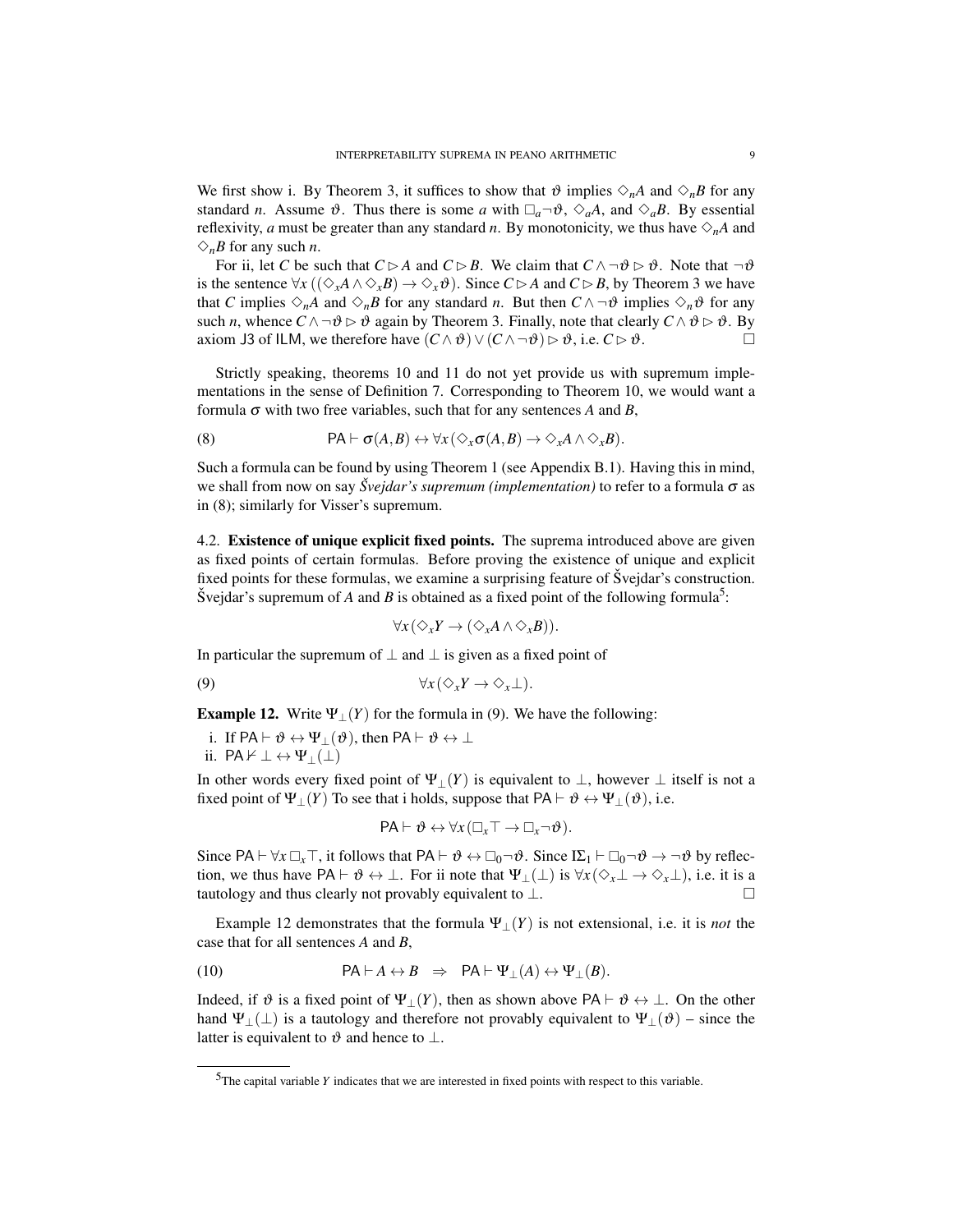We thus cannot apply to  $\forall x (\Diamond_x Y \to (\Diamond_x A \land \Diamond_x B))$  Smorynski's method ([26]) for establishing the uniqueness of fixed points of arithmetical formulas<sup>6</sup>. The following theorem, due to Shavrukov, shows that unique explicit fixed points nevertheless exist.

**Theorem 13.** Let  $\varepsilon(A,B)$  be the formula

$$
(\Box_0 \neg A \vee \Box_0 \neg B \rightarrow \Box_0 \bot) \wedge \forall x (\Box_{x+1} \neg A \vee \Box_{x+1} \neg B \rightarrow \Box_{x+1} (\Box_x \neg A \vee \Box_x \neg B)),
$$

*where A and B are regarded as internal variables ranging over* L *-sentences. Then*

*i.*  $PA \vdash \varepsilon(A,B) \leftrightarrow \forall x (\Diamond_r \varepsilon(A,B) \rightarrow \Diamond_r A \wedge \Diamond_r B)$ *ii. For any*  $\vartheta$ *, if*  $PA \vdash \vartheta \leftrightarrow \forall x (\Diamond_x \vartheta \to \Diamond_x A \land \Diamond_x B)$ *, then*  $PA \vdash \vartheta \leftrightarrow \varepsilon(A, B)$ 

*Proof.* See Appendix B.2. □

A similar result holds for Visser's supremum implementation.

**Theorem 14.** Let  $\varepsilon(A,B)$  be the formula

$$
\exists x (\Box_x (\Box_x \neg A \vee \Box_x \neg B) \wedge (\Diamond_x A \wedge \Diamond_x B))
$$

*where A and B are regarded as internal variables ranging over*  $\mathcal{L}$ *-sentences. Then* 

*i.* 
$$
PA \vdash \varepsilon(A, B) \leftrightarrow \exists x (\Box_x \neg \varepsilon(A, B) \land (\Diamond_x A \land \Diamond_x B))
$$
  
*ii.* For any  $\vartheta$ , if  $PA \vdash \vartheta \leftrightarrow \exists x (\Box \neg \vartheta \land (\Diamond_x A \land \Diamond_x B))$ , then  $PA \vdash \vartheta \leftrightarrow \varepsilon(A, B)$ 

# *Proof.* See Appendix B.2. □

It follows that any formula  $\varepsilon$  as in Theorem 13 or in Theorem 14 is a supremum implementation (using items i. and the proofs of theorems 10 and 11). With the explicit versions at hand, we can learn a bit more about Svejdar's and Visser's suprema.

Theorem 15. *Svejdar's and Visser's supremum are both extensional. ˇ*

*Proof.* See Appendix B.3. □

Theorem 16. *Visser's supremum is not monotone.*

*Proof.* See Appendix B.4.

**Open Question 17.** Is Švejdar's supremum monotone?

# 5. SUPREMUM ADAPTERS

The idea and the first examples of supremum adapters are due to Shavrukov. The versions introduced here were obtained by analyzing and simplifying the latter. Define

$$
\sigma(A) := \forall x (\Diamond_{x}^{\Pi_1} \top \to \Diamond_{x+1} A) \tau(A) := \exists x (\Box_{x}^{\Pi_1} \bot \land \Diamond_{x} A)
$$

where *A* is regarded as an internal variable ranging over sentences. Write  $\nabla A$  for either  $\sigma(A)$  or  $\tau(A)$ . In this section, we show that  $\nabla$  is a supremum adapter, i.e. that for all  $\mathscr L$ -sentences *A*, *B*, and *C*, it is provable in PA that

$$
(C \triangleright A) \wedge (C \triangleright B) \leftrightarrow C \triangleright (\triangledown A \wedge \triangledown B).
$$

In fact, we show that the above is already verifiable in  $I\Delta_0$ +exp.

 $\Box$ 

<sup>&</sup>lt;sup>6</sup>Smoryński's method for showing the uniqueness of fixed points of an arithmetical formula  $\Psi(Y)$  relies on  $\Psi(Y)$  being PA-*substitutable*, meaning that PA  $\vdash \Box(A \leftrightarrow B) \rightarrow (\Psi(A) \leftrightarrow \Psi(B))$  for all *A* and *B*. Note that if

 $\Psi(Y)$  is PA–substitutable, then it is also extensional in the sense of Definition 8.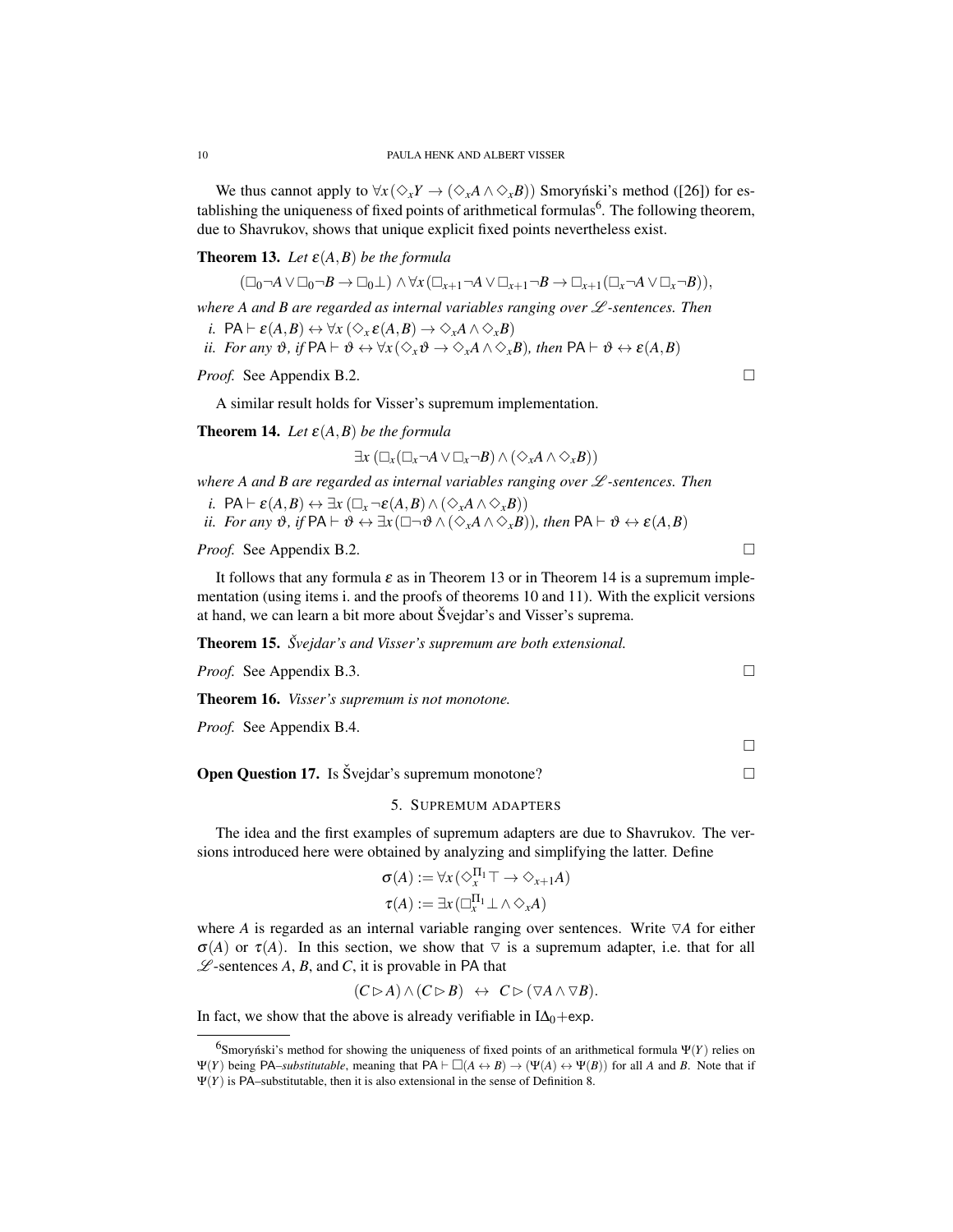**Lemma 18** (I $\Delta_0$ +exp). *For all n*, PA  $\vdash \nabla A \rightarrow \Diamond_n A$ .

*Proof.* Straightforward from the definition of  $\sigma$ ,  $\tau$ , and the fact that  $I\Sigma_{n+1} \vdash \Diamond_n^{\Pi_1} \top$  for all *n* by reflection.  $\Box$ 

**Lemma 19.** 
$$
I\Delta_0 + \exp \vdash \forall z (\Box_z(\neg \triangledown A \vee \neg \triangledown B) \rightarrow \Box_z(\Box_z \neg A \vee \Box_z \neg B)).
$$

*Proof.* Argue I $\Delta_0$ +exp, assuming

$$
(11) \qquad \qquad \Box_z(\neg \triangledown A \vee \neg \triangledown B).
$$

We first show that  $(11)$  implies

(12) 
$$
\Box_z(\Box_z^{\Pi_1} \bot \to (\Box_z \neg A \lor \Box_z \neg B)).
$$

Suppose first that (11) is  $\Box_z(\neg \sigma(A) \vee \neg \sigma(B))$ , i.e.

(13) 
$$
\Box_z(\exists x (\Diamond_x^{\Pi_1} \top \wedge \Box_{x+1} \neg A) \vee \exists x (\Diamond_x^{\Pi_1} \top \wedge \Box_{x+1} \neg B)).
$$

It follows that

(14) 
$$
\Box_z \exists x (\Diamond_{x-1}^{\Pi_1} \top \wedge (\Box_x \neg A \vee \Box_x \neg B)).
$$

We reason in  $\Box$ <sub>z</sub>. By (14), let *y* be such that  $\neg \Box_y^{\Pi_1} \bot \wedge (\Box_{y+1} \neg A \vee \Box_{y+1} \neg B)$ . Assuming  $\Box_z^{\Pi_1} \bot$ , we have  $y < z$ , whence by monotonicity  $\Box_z \neg A \lor \Box_z \neg B$ . We exit  $\Box_z$ . Note that we have shown (12). The other possibility is that (11) is  $\Box_z(\neg \tau(A) \vee \neg \tau(B))$ , i.e.

(15) 
$$
\Box_z(\forall x \left(\Box_x^{\Pi_1} \bot \to \Box_x \neg A\right) \vee \forall x \left(\Box_x^{\Pi_1} \bot \to \Box_x \neg B\right)).
$$

From this it follows that  $\Box_z \forall x (\Box_x^{\Pi_1} \bot \to (\Box_x \neg A \lor \Box_x \neg B))$ , whence clearly also (12). Thus we have  $(12)$  whenever  $(11)$  holds. We now show that  $(12)$  implies

(16) 
$$
\Box_z(\Box_z^{\Pi_1}(\Box_z \neg A \vee \Box_z \neg B) \rightarrow \Box_z \neg A \vee \Box_z \neg B).
$$

To see that (16) holds, reason inside  $\Box_z$ , assuming

(17) 
$$
\Box_z^{\Pi_1} (\Box_z \neg A \vee \Box_z \neg B).
$$

If  $\Box_z \neg A \lor \Box_z \neg B$ , we are done. So assume that not:  $\Box_z \neg A \lor \Box_z \neg B$ , i.e.

$$
\Diamond_z A \wedge \Diamond_z B.
$$

Since (18) is a  $\Pi_1$ -sentence, we have  $\Box_z^{\Pi_1}(\Diamond_z A \land \Diamond_z B)$  and thus  $\Box_z^{\Pi_1} \bot$  in combination with (17). The desired conclusion  $\Box$ <sub>7</sub> $\neg$ *A*  $\lor$   $\Box$ <sub>7</sub> $\neg$ *B* now follows by (12). Exiting the world inside  $\Box_z$ , we have established (16). From the latter it clearly follows that

(19) 
$$
\Box_z(\Box_z(\Box_z \neg A \vee \Box_z \neg B) \to \Box_z \neg A \vee \Box_z \neg B),
$$

and thus  $\Box$ <sub>*z*</sub>( $\Box$ <sub>*z*</sub>¬*A*  $\lor$   $\Box$ <sub>*z*</sub></sub> $\Box$ *B*) by Löb's principle for  $I\Sigma$ <sub>*z*</sub>.

**Lemma 20** (I $\Delta_0$ +exp). *For all n*,  $PA \vdash \Diamond_n A \land \Diamond_n B \to \Diamond_n (\nabla A \land \nabla B)$ .

*Proof.* Argue in I $\Delta_0$ +exp. By contraposition, it suffices to show that for all *n*,

$$
I\Sigma_{n+1}\vdash \Box_n(\neg \triangledown A\vee\neg \triangledown B)\rightarrow \Box_n\neg A\vee \Box_n\neg B.
$$

Fix an *n*. From Lemma 19 it follows that

$$
I\Sigma_{n+1}\vdash \Box_n(\neg\nabla A\vee\neg\nabla B)\rightarrow \Box_n(\Box_n\neg A\vee\Box_n\neg B).
$$

Since  $\sum_{n+1} \vdash \Box_n (\Box_n \neg A \lor \Box_n \neg B) \rightarrow (\Box_n \neg A \lor \Box_n \neg B)$  by reflection, we are done.

**Theorem 21** ( $I\Delta_0$ +exp). *For all*  $L$ -sentences A, B, and C,

$$
(C \triangleright A) \wedge (C \triangleright B) \ \leftrightarrow \ C \triangleright (\triangledown A \wedge \triangledown B).
$$

*Proof.* Straightforward consequence of lemmas 18, 20, and Theorem 3.

. — Первый процесс в серверності процесс в серверності процесс в серверності процесс в серверності процесс в с<br>Процесс в серверності процесс в серверності процесс в серверності процесс в серверності процесс в серверності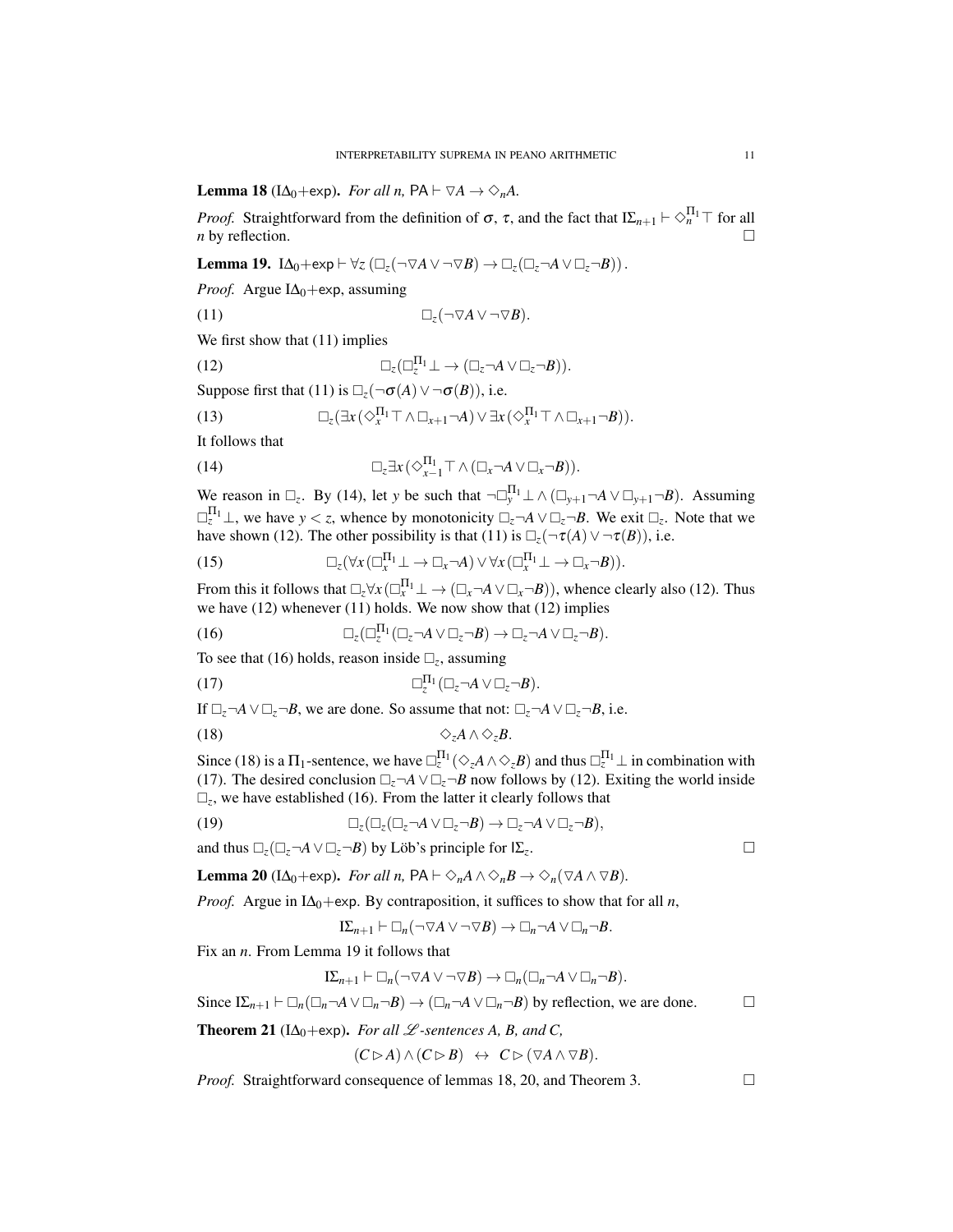#### 12 PAULA HENK AND ALBERT VISSER

#### 6. NONSTANDARD PROVABILITY PREDICATES

The supremum adapters introduced in the previous section can be seen as consistency statements corresponding to certain (nonstandard) provability predicates. We shall now investigate the consequences of this perspective, showing in particular that these provability predicates satisfy the principles of the provability logic GL. In Section 6.3, we establish some principles for the bimodal provability logic of such a nonstandard notion of provability, together with ordinary provability.

We use modal notation, writing  $\nabla A$  and  $\nabla A$  for the sentences  $\sigma(A)$  and  $\tau(A)$  as in the previous section. The provability predicates  $\blacktriangle$  and  $\triangle$  are defined as their duals, i.e.  $\triangle A := \neg \nabla \neg A$  and  $\triangle A := \neg \nabla \neg A$ . Spelling this out:

$$
\Delta A = \exists x (\Box_{x+1} A \land \Diamond_x^{\Pi_1} \top)
$$

$$
\Delta A = \forall x (\Box_x^{\Pi_1} \bot \to \Box_x A)
$$

Thus an  $\mathscr L$ -formula *A* is  $\blacktriangle$ -provable just in case there is some *n* such that *A* is provable (in the usual sense) in  $I\Sigma_{n+1}$ , and the theory  $I\Sigma_n$  together with a  $\Pi_1$ -oracle is consistent. Note that since for all *n* it is true (in the standard model) that  $I\Sigma_n$  together with a  $\Pi_1$ -oracle is consistent, the extension of  $\triangle$  in the standard model coincides with ordinary PA-provability defined by  $\Box$ . However this might not be the case in a model where PA together with a Π1-oracle is inconsistent. This is why we say that N is a *nonstandard* provability predicate for PA. Note also that  $\blacktriangle$  is a  $\Sigma_3$ -formula.

As for the other triangle, we note that a formula  $A$  is  $\triangle$ -provable if for all  $n$ , a proof of inconsistency of  $I\Sigma_n$  together with a  $\Pi_1$ -oracle implies the existence of a usual  $I\Sigma_n$ -proof of *A*. We note that  $\triangle$  is a  $\Pi_2$ -formula.

6.1. Relating the two triangles. Arguing in PA, let  $\mu + 1$  be the smallest number such that I $\Sigma_{\mu+1}$  together with a  $\Pi_1$ -oracle is inconsistent. It is easy to see that if  $\mu + 1$  exists, then

$$
\blacktriangle A \leftrightarrow \triangle A \leftrightarrow \square_{\mu+1} A
$$

If  $\mu + 1$  does not exist, i.e. if PA together with a  $\Pi_1$ -oracle is consistent, then AA is equivalent to  $\Box A$ , while  $\triangle A$  is equivalent to  $\top$ . Both  $\blacktriangle$  and  $\triangle$  are therefore equivalent to  $\Box_{\mu+1}$ , the only difference being in how the latter is interpreted in case  $\mu + 1$  does not exist. This leads to the following alternative definition of  $\blacktriangle$  and  $\triangle$ :

(20) 
$$
\Delta A := \begin{cases} \Box_{\mu+1} A & \text{if } \Box^{\Pi_1} \bot \\ \Box A & \text{otherwise} \end{cases}
$$

(21) 
$$
\Delta A := \begin{cases} \Box_{\mu+1} A & \text{if } \Box^{\Pi_1} \bot \\ \top & \text{otherwise} \end{cases}
$$

Using the above observations, we see that the two triangles are closely related.

**Lemma 22.** *i.* 
$$
PA \vdash \triangle A \leftrightarrow (\Diamond^{\Pi_1} \top \wedge \Box A) \vee (\Box^{\Pi_1} \bot \wedge \triangle A)
$$
  
*ii.*  $PA \vdash \triangle A \leftrightarrow (\triangle A \vee \Diamond^{\Pi_1} \top)$ 

*Proof.* For i, reason in PA. First suppose ∆A. From the definition of ∆, it follows that also  $\Box A$ . If  $\Diamond^{\Pi_1}\top$ , we are done. If  $\Box^{\Pi_1}\bot$ , then A *A* and A *A* are equivalent, whence A*A*. For the other direction, suppose that  $\Diamond^{\Pi_1}\top$  and  $\Box A$ . Then A<sub>*A*</sub> follows straight from the definition. And if  $\Box^{\Pi} \bot$ , then  $\triangle A$  if and only of  $\triangle A$ . The proof of ii is similar.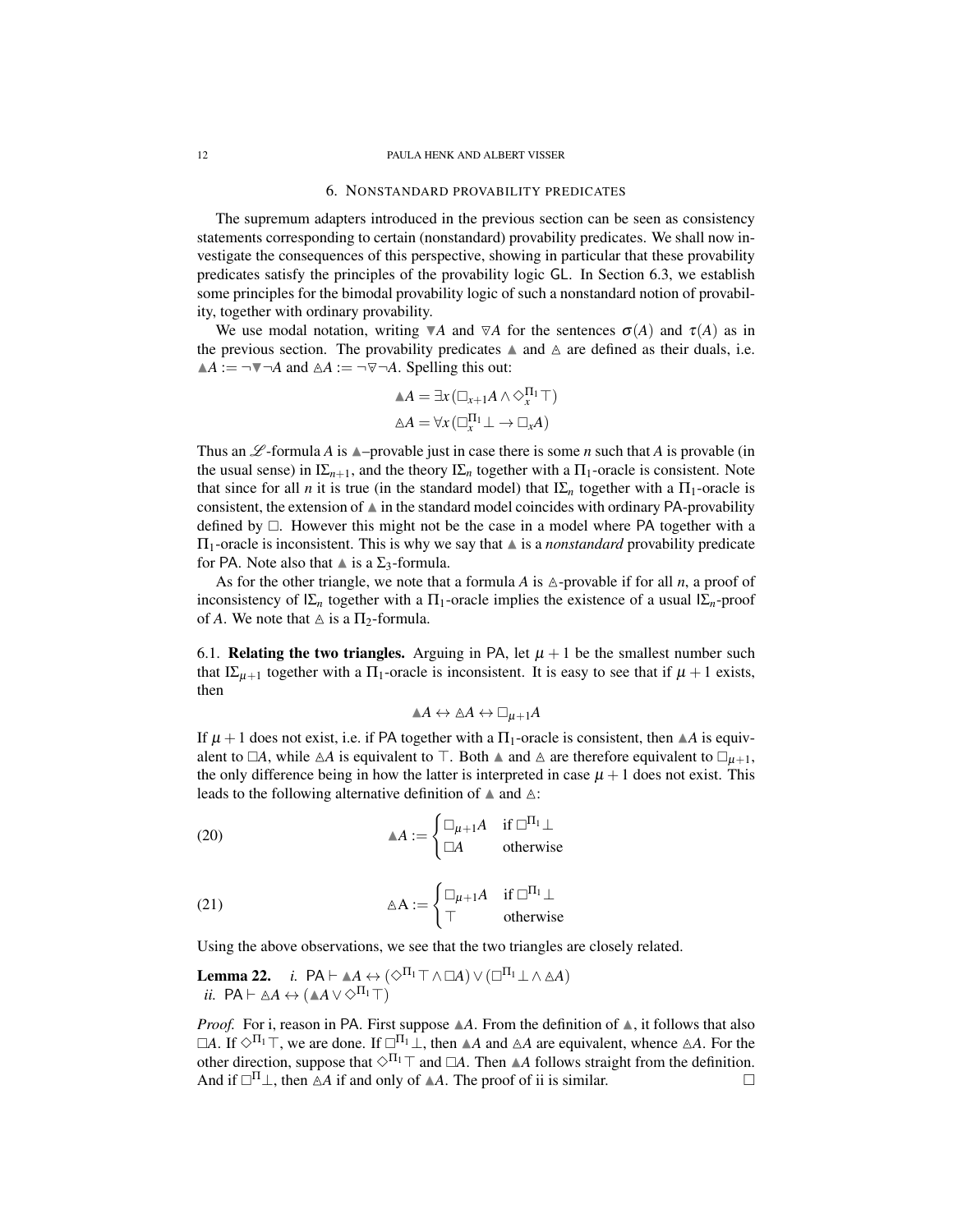Given existential sentences  $A = \exists x A'$  and  $B = \exists y B'$ , we write  $A \leq B$  for the sentence  $\exists x (A' \land \forall y < x \neg B')$ . Thus  $A \leq B$  says that the formula *A* has a witness, and this witness is smaller than or equal to the smallest witness of *B*. Similarly, we write  $A < B$  for the sentence  $\exists x (A' \land \forall y \leq x \neg B')$ . If *C* is of the form  $A \leq B$  we write  $C^{\perp}$  for  $B < A$ , and if *C* is of the form  $A < B$ , we write  $C^{\perp}$  for  $B \leq A$ . Note that  $C^{\perp}$  implies  $\neg C$ , but not the other way around. Thus  $C^{\perp}$  can be seen as a strong negation of *C*. We write  $\Box_{*}A$  for  $\exists x \Box_{x}A$ , and similarly  $\square_*^{\Pi_1} A$  for  $\exists x \square_x^{\Pi_1} A$ .

It is easy to see that

$$
\mathsf{PA}\vdash \blacktriangle A\leftrightarrow \square_*A\leq \square_*^{\Pi_1}\bot.
$$

Now,  $\mathbb{A}^{\perp}A$  is the sentence  $\Box_*^{\Pi_1} \bot \subset \Box_*A$ . Rewriting the definition of  $\triangle$  according to the witness comparison notation, we see that  $\triangle$  is equivalent the negation of the latter:

$$
\mathsf{PA}\vdash\vartriangle A\leftrightarrow\neg(\Box_*^{\Pi_1}\bot<\Box_*A).
$$

Thus PA  $\vdash$   $\triangle A \leftrightarrow \neg \blacktriangle^{\perp}A$ , whence  $\triangle$  is, in a sense, the double negation of  $\blacktriangle$ .

6.2. **Provability logic of**  $\triangle$ . We use the symbol  $\triangle$  to refer to either  $\triangle$  or  $\triangle$ . We show that I $\Delta_0$ +exp verifies the principles of GL for  $\Delta$ .

**Theorem 23.** *(1) If*  $PA \vdash A$ *, then*  $PA \vdash \triangle A$ *(2)* **I**∆<sub>0</sub>+exp  $\vdash$  ∆*(A* → *B*) → *(*∆*A* → ∆*B*) *(3)* I∆<sub>0</sub>+exp  $\vdash$  ∆*A* → ∆ ∆*A* 

*Proof.* Item 1 follows by reflection, and item 2 by principle K for  $I\Sigma_r$ . For 3, we first consider  $\triangle A$ . Ague in I $\Delta_0$ +exp, assuming  $\exists x (\Box_{x+1} A \land \neg \Box_x^{\Pi_1} \bot)$ . We want to show

(22) 
$$
\exists x (\Box_{x+1} \exists y (\Box_{y+1} A \land \neg \Box_y^{\Pi_1} \bot) \land \neg \Box_x^{\Pi_1} \bot).
$$

Let *x* be such that  $\Box_{x+1}A$  and  $\neg\Box_x^{\Pi_1}\bot$ . We have  $\Box_{x+1}\Box_{x+1}A$  by GL for I $\Sigma_x$ , and  $\Box_{x+1}\neg\Box_x^{\Pi_1}\bot$ by reflection. Therefore  $\Box_{x+1}(\Box_{x+1}A \wedge \neg \Box_x^{\Pi_1} \bot)$ , and thus clearly also (22). It remains to consider  $\triangle A$ . Assuming  $\forall x (\Box_x^{\Pi_1} \bot \to \Box_x A)$ , we want to show:

$$
\forall x (\Box_x^{\Pi_1} \bot \to \Box_x \forall y (\Box_y^{\Pi_1} \bot \to \Box_y A)).
$$

Suppose  $\Box_x^{\Pi_1} \bot$ . We get  $\Box_x A$  by assumption, and thus also  $\Box_x \Box_x A$  and  $\Box_x \forall y \geq x \Box_y A$ . On the other hand, we have by reflection  $\Box_x \forall y < x \neg \Box_y^{\Pi_1} \bot$ . Combining the above yields  $\Box_x \forall y \left( \Box_y^{\Pi_1} \bot \to \Box_y A \right)$  as required.

Theorem 24. By examining the proof, it is clear that Theorem 23 also holds with internal quantifiers in items 2 and 3.

As explained in Section 2.1, it follows from theorems 23 and 1 that

$$
\mathsf{PA}\vdash \Delta(\Delta A\to A)\to \Delta A,
$$

and thus that GL is arithmetically sound with respect to  $\triangle$ . We note that since  $\triangle$  is not a  $\Sigma_1$ -formula, arithmetical completeness does not follow by the usual method. However, as has been shown by Shavrukov, GL is nevertheless arithmetically complete with respect to  $\triangle$  (see the forthcoming preprint [10]).

**Open Question 25.** Is GL arithmetically complete with respect to  $\triangle$ ?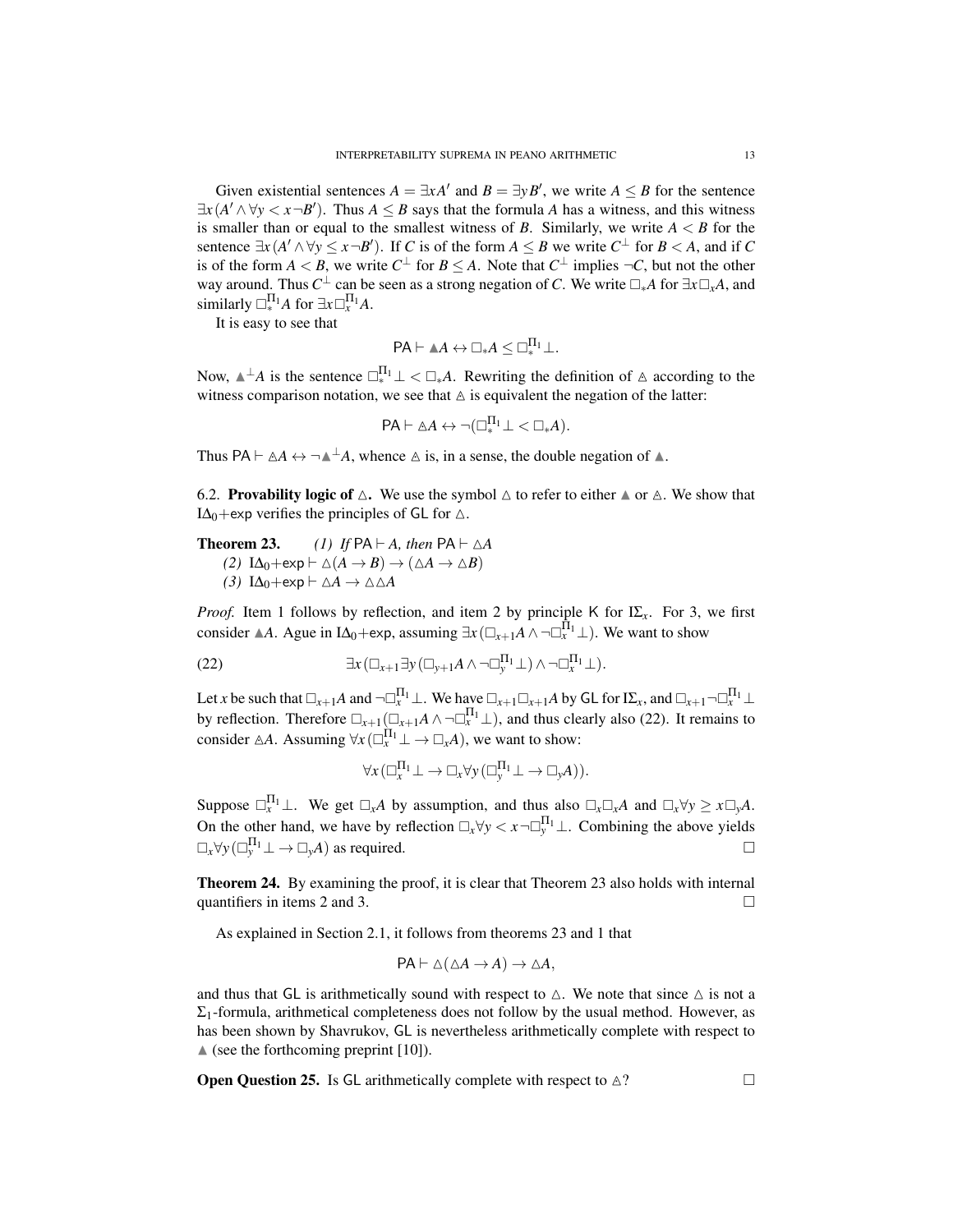6.3. **Joint provability logic of**  $\triangle$  and  $\Box$ . We establish some principles for the joint provability logic of a supremum adapter provability, together with ordinary provability. As before, we use the symbol  $\triangle$  to refer to either  $\triangle$  or  $\triangle$ .

**Lemma 26.**  $I\Delta_0 + \exp \vdash \Box A \rightarrow \triangle \Box A$ .

*Proof.* It is easy to see that  $S \to \Delta S$  holds (verifiably in  $I\Delta_0 + \exp$ ) for any  $\Sigma_1$ -formula *S*. The desired result follows by noting that  $\Box A$  is a  $\Sigma_1$ -formula.

Lemma 27.  $I\Delta_0 + \exp \vdash \Box(\Box B \to A) \leftrightarrow \Box(\Box B \to \triangle A)$ 

*Proof.* Argue in I $\Delta_0$ +exp. By Theorem 21,  $\neg A \equiv \nabla \neg A$ , whence by Theorem 3,  $\neg A$  is (provably in PA)  $\Pi_1$ -conservative over  $\nabla \neg A$  and vice versa. Since  $\Diamond B$  is  $\Pi_1$ , this means that  $\Box(\neg A \rightarrow \Diamond \neg B) \leftrightarrow \Box(\nabla \neg A \rightarrow \Diamond \neg B)$ . The desired result follows by contraposition.  $\Box$ 

Taking  $\top$  for *B* in Lemma 27, it follows that  $IA_0 + exp ⊢ A \leftrightarrow ∎∆A$ .

Monotonicity. Returning to the business of supremum implementations, we use the above lemmas to show that supremum implementations based on our supremum adapters are monotone.

**Lemma 28.**  $\vdash \Box(A \to B) \to \Box(\nabla A \to \nabla B)$ .

*Proof.* Argue in PA. If  $\square(A \to B)$ , then  $\square(\neg B \to \neg A)$ , and thus  $\square \triangle(\neg B \to \neg A)$  by the remark under Lemma 27. By the principles of  $GL$  for  $\triangle$  and for  $\Box$ , this implies  $\Box(\triangle \neg B \rightarrow$  $\triangle \neg A$ ), which in turn implies  $\square(\triangledown A \rightarrow \triangledown B)$ .

6.4. **Joint provability logic of**  $\triangle$  **and**  $\Box$ . We consider the joint provability logic of  $\triangle$  and  $\Box$ . There are several reasons that make  $\blacktriangle$  a preferred object of study compared to  $\triangle$ . As explained above, in contrast to  $\triangle$  the formula  $\triangle$  is an *extensionally correct* provability predicate for PA (albeit a nonstandard one). Second, we know that GL is arithmetically complete with respect to  $\blacktriangle$ , while we do not yet know whether the same holds for  $\triangle$ . Finally, as is easily seen from the definition, we have that  $\mathbb{A}A \to \mathbb{A}A$ . On the other hand, there seems to be no modal principle relating  $\triangle$  and  $\square$  in such a simple way.

**Theorem 29.** We note the similarlity of  $\triangle$  to the Feferman provability predicate:

$$
\Box_{\mathsf{f}} A := \exists x \, (\Box_x A \land \Diamond_x \top)
$$

As shown in [4, Theorem 5.9],  $\Box_f$  is an extensionally correct provability predicate for PA, however at the same time  $PA \vdash \Diamond_f \top$ . The existence of  $\Box_f$  illustrates the need for a more careful formulation of Gödel's Second Incompleteness Theorem than what is commonly stated. The Feferman provability predicate  $\Box_f$  has been further studied in [19], [30], and [25].

Recall that  $\mathbb{A}A = \exists x (\Box_{x+1} A \land \Diamond_x^{\Pi_1} \top)$ . Thus  $\blacktriangle$  differs from  $\Box_f$  by a  $\Pi_1$ -oracle, and by a "+1". Removing the  $\Pi_1$ -oracle, we obtain the formula  $\exists x (\Box_{x+1} A \land \Diamond_x \top)$  that is easily seen to be equivalent to  $\Box A$ . Remove the "+1" we obtain:

(23) 
$$
\Delta_f A := \exists x (\Box_x A \wedge \Diamond_x^{\Pi_1} \top).
$$

Inspecting the proof of Theorem 21, it is clear that everything works when taking the dual  $\nabla_f$  of  $\Delta_f$  for  $\nabla$ . Thus  $\nabla_f$  is also a supremum adapter.

On the other hand, the modal principles valid for  $\Delta_f$  are rather different from those valid for  $\blacktriangle$ . It is easy to see that PA  $\vdash \triangledown_f \top$ , from which it follows that  $\triangle_f$  cannot satisfy the principles of GL. Indeed, examining the proof of Theorem 23, the "+1" in the definition of  $\blacktriangle$  seems to be essential for establishing transitivity ( $\triangle A \rightarrow \triangle \triangle A$ ).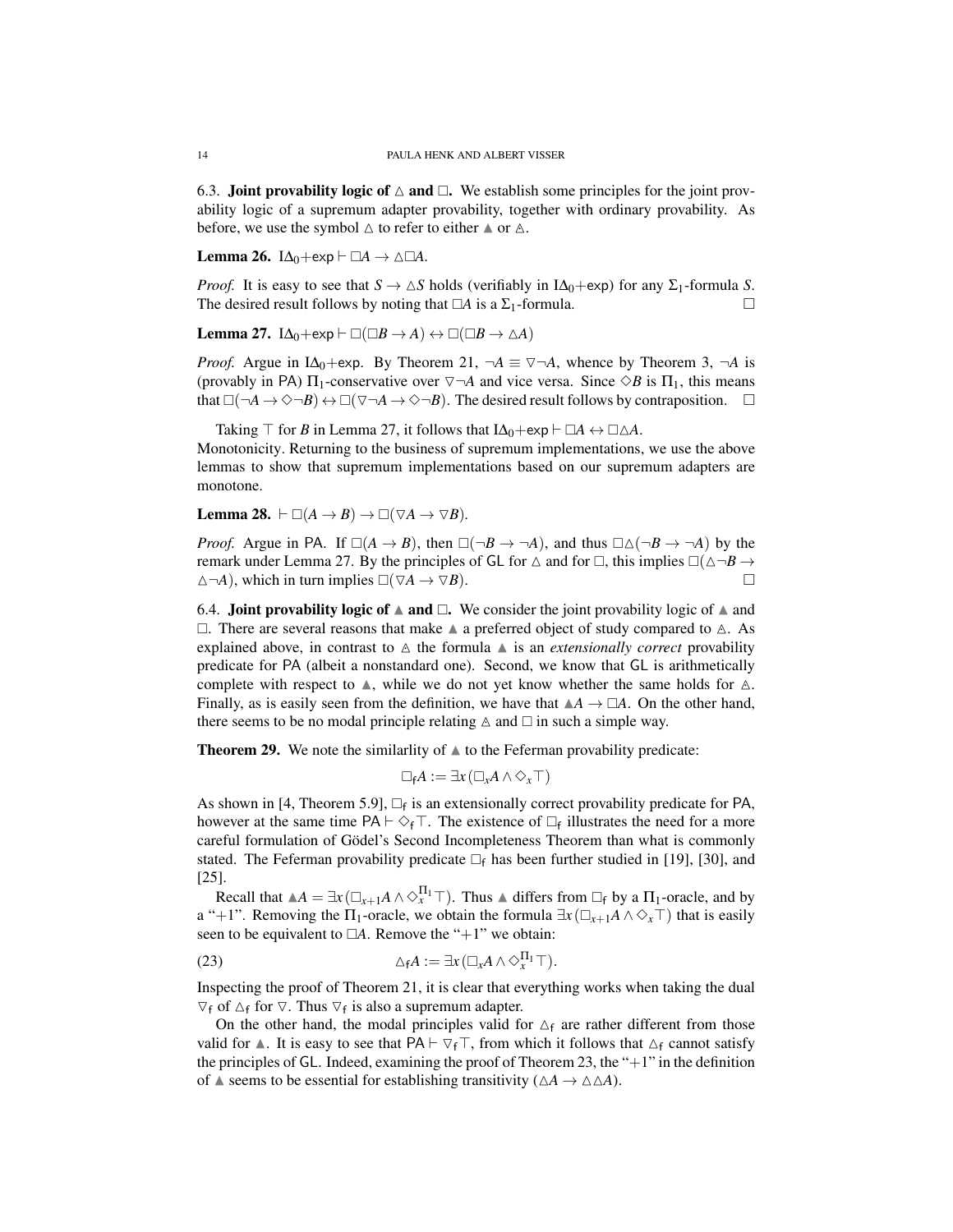There is no a priori reason for preferring a supremum implementation based on  $\blacktriangle$  to one based on  $\Delta_f$ . The advantage of the GL-satisfying version is that it satisfies a very well studied modal logic. As we will now see, also the joint provability logic of  $\blacktriangle$  and  $\Box$  has a relative in the existing literature.

Denote by  $\mathscr{L}_{\Box}$  the language of propositional modal logic containing two unary modalities  $\Box$  and  $\triangle$ .

Definition 30. The axiom schemata of GLS include all propositional tautologies in the language  $\mathscr{L}_{\Box \Delta}$ , the axiom schemata of GL for both  $\Box$  and  $\triangle$ , and furthermore

 $(T1) \Delta A \rightarrow \Box A$  $(T2)$   $\Box A \rightarrow \triangle \Box A$  $(T3)$   $\Box A \rightarrow \Box \triangle A$  $(T4) \Box(\Box B \rightarrow \triangle A) \rightarrow \Box(\Box B \rightarrow A)$ 

We note that (T3) and (T2) imply  $\square(\square B \rightarrow A) \rightarrow \square(\square B \rightarrow \triangle A)$ . In contrast, (T4) does not follow from the weaker  $\Box \Delta A \rightarrow \Box A$ . We denote by GLT the system GLS, with axiom (T4) replaced by  $\Box \triangle A \rightarrow \Box A$ .

**Open Question 31.** Is GLS arithmetically complete with respect to  $\Box$  and  $\land$ ?

The system GLT was studied by Lindström  $([16])$  due to its relation to Parikh's rule. The latter allows us to infer *A*, given that we have established the provability of *A*. It is thus a sort of reflection rule. Since Parikh's rule is admissible in PA, adding it to PA does not yield new theorems. As shown in [23], it does yield speed-up, meaning that some theorems have much shorter proofs when Parikh's rule is allowed. The equivalence of Parikh provability and ordinary provability is however not verifiable in PA. Writing  $\Box_{p}$  for the formula representing Parikh provability, we have

$$
\mathsf{PA}\vdash \Box_{\mathsf{p}} A \leftrightarrow \exists x \Box^x A,
$$

where  $\Box^x$  denotes the *x*-times iterated version of  $\Box$ . Using the above, it is not difficult to see that the principles of GLT are valid when interpreting the modal symbol  $\Delta$  as ordinary provability, and  $\Box$  as Parikh provability. Indeed, it was proven by Lindström in [16] that GLT is arithmetically complete with respect to this interpretation. In [9], it is shown that GLT is also the arithmetically complete joint provability logic of slow and ordinary provability.

We note that both of the above interpretations of GLT are with respect to a pair of provability predicates where one is the ordinary provability predicate, and the other a *nonstandard*  $\Sigma_1$  *provability predicate* for PA. Our conjecture for the system GLS on the other hand involves the ordinary provability predicate, together with a *nonstandard* Σ3-predicate. Dealing with the complexity of  $\blacktriangle$  while trying to answer Question 31 remains a challenge for future work.

### **REFERENCES**

- [1] Berarducci, A.: The interpretability logic of Peano arithmetic. The Journal of Symbolic Logic 55, 1059– 1089 (1990)
- [2] Boolos, G.: The logic of provability. Cambridge University Press, Cambridge (1993)
- [3] Ehrenfeucht, A., Feferman, S.: Representability op recursively enumerable sets in formal theories. Archiv für mathematische Logik und Grundlagenforschung  $5(1)$ , 37-41 (1961). DOI 10.1007/BF01977641. URL http://dx.doi.org/10.1007/BF01977641
- [4] Feferman, S.: Arithmetization of metamathematics in a general setting. Fundamenta Mathematicae 49, 35– 92 (1960)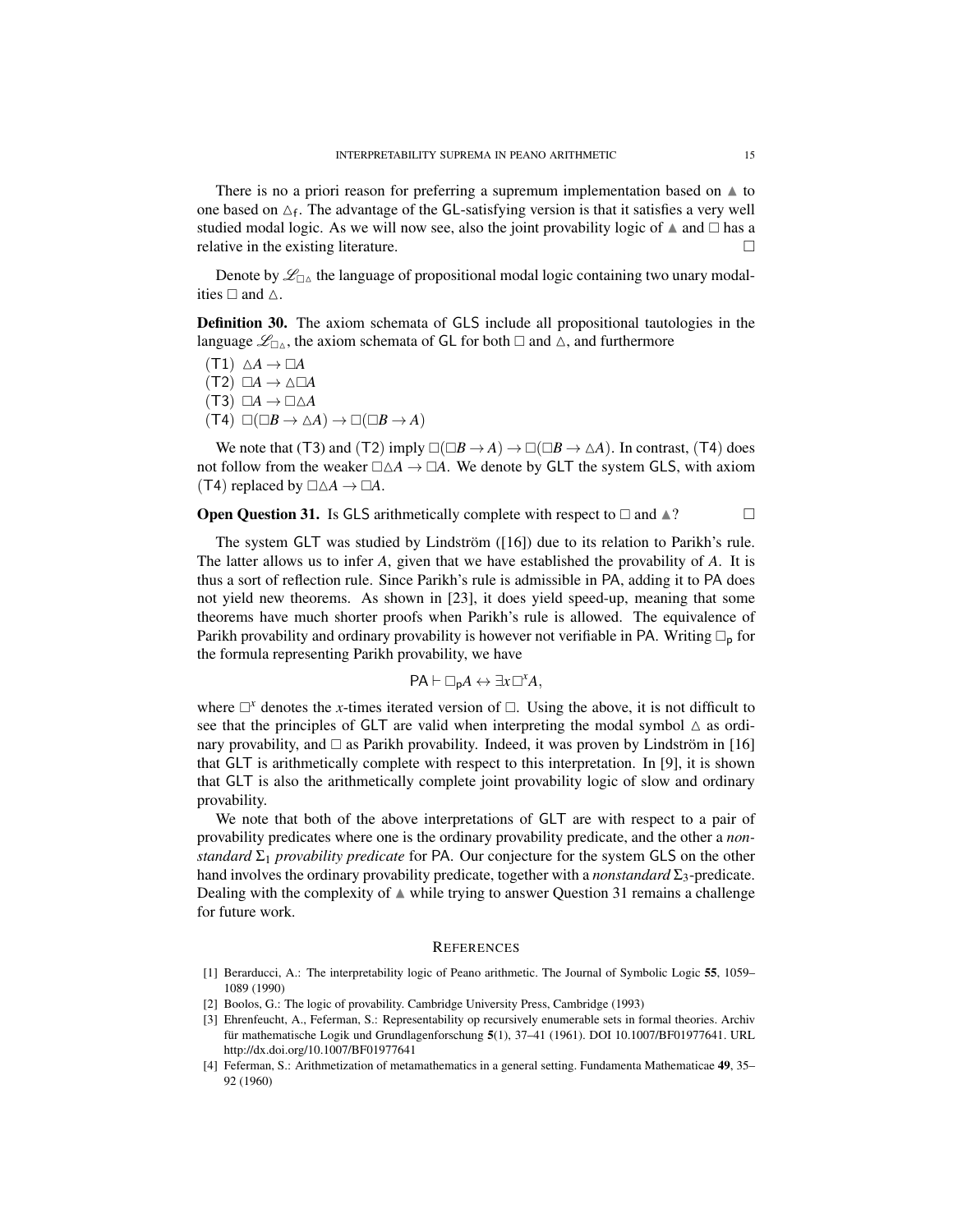#### 16 PAULA HENK AND ALBERT VISSER

- [5] Guaspari, D.: Partially conservative extensions of arithmetic. Transactions of the American Mathematical Society 254, 47–68 (1979)
- [6] Hájek, P.: On interpretability in set theories I. Comm. Math. Univ. Carolinae 12, 73-79 (1971)
- [7] Hájek, P., Pudlák, P.: Metamathematics of First-Order Arithmetic. Springer-Verlag (1998)
- [8] Hájková, M., Hájek, P.: On interpretability in theories containing arithmetic. Fundamenta Mathematicae 76(2), 131–137 (1972). URL http://eudml.org/doc/214455
- [9] Henk, P., Pakhomov, F.: Slow and ordinary provability for Peano Arithmetic. ArXiv e-prints (2016)
- [10] Henk, P., Shavrukov, V.: A Solovay function for the least 1-inconsistent subtheory of PA. ILLC technical notes series, ILLC, University of Amsterdam (2016)
- [11] Hilbert, D., Bernays, P.: Grundlagen der Mathematik II. Springer, Berlin (1939). Second edition: 1970
- [12] Jeroslow, R.G.: Consistency statements in formal theories. Fundamenta Mathematicae 72, 17–40 (1971)
- [13] de Jongh, D., Jumelet, M., Montagna, F.: On the proof of Solovay's theorem. Studia Logica 50, 51–70 (1991)
- [14] de Jongh, D., Veltman, F.: Provability logics for relative interpretability. In: Mathematical logic, Proceedings of the Heyting 1988 summer school in Varna, Bulgaria, pp. 31–42. Plenum Press, Boston (1990)
- [15] Lindström, P.: Some results on interpretability. In: F. Jensen, M. B.H., M. K.K. (eds.) Proceedings of the 5th Scandinavian Logic Symposium 1979, pp. 329–361. Aalborg University Press, Aalborg (1979)
- [16] Lindström, P.: On Parikh provability an exercise in modal logic. In: H. Lagerlund, S. Lindström, R. Sliwinski (eds.) Modality Matters: Twenty-Five Essays in Honour of Krister Segerberg, Uppsala Philosophical Studies 53, pp. 279–288 (2006)
- [17] Lindstrm, P.: On certain lattices of degrees of interpretability. Notre Dame J. Formal Logic 25(2), 127–140 (1984). DOI 10.1305/ndjfl/1093870573. URL http://dx.doi.org/10.1305/ndjfl/1093870573
- [18] Löb, M.: Solution of a Problem of Leon Henkin. Journal of Symbolic Logic 20, 115–118 (1955)
- [19] Montagna, F.: On the algebraization of a Feferman's predicate. Studia Logica 37, 221–236 (1978)
- [20] Montague, R.: Theories incomparable with respect to relative interpretability. J. Symbolic Logic 27(2), 195–211 (1962). URL http://projecteuclid.org/euclid.jsl/1183734432
- [21] Ono, H.: Reflection principles in fragments of Peano arithmetic. Zeitschrift für Mathematische Logik und Grundlagen der Mathematik 33, 317–333 (1987)
- [22] Orey, S.: Relative interpretations. Zeitschrift für Mathematische Logik und Grundlagen der Mathematik 7, 146–153 (1961)
- [23] Parikh, R.: Existence and feasibility in arithmetic. The Journal of Symbolic Logic 36(3), 494–508 (1971). URL http://www.jstor.org/stable/2269958
- [24] Shavrukov, V.: The logic of relative interpretability over Peano arithmetic (in Russian). Tech. Rep. No.5, Steklov Mathematical Institute, Moscow (1988)
- [25] Shavrukov, V.: A smart child of Peano's. Notre Dame Journal of Formal Logic 35, 161–185 (1994)
- [26] Smoryński, C.: Arithmetic analogues of McAloon's unique Rosser sentences. Archive for Mathematical logic 28, 1–21 (1989)
- [27] Solovay, R.: Provability interpretations of modal logic. Israel Journal of Mathematics 25, 287–304 (1976)
- [28] Švejdar, V.: Degrees of interpretability. Commentationes Mathematicae Universitatis Carolinae 19, 789–813 (1978)
- [29] Tarski, A., Mostowski, A., Robinson, R.: Undecidable theories. North–Holland, Amsterdam (1953)
- [30] Visser, A.: Peano's smart children: A provability logical study of systems with built-in consistency. Notre Dame Journal of Formal Logic 30, 161-196 (1989)
- [31] Visser, A.: An inside view of EXP. Journal of Symbolic Logic 57, 131–165 (1992)
- [32] Visser, A.: An Overview of Interpretability Logic. In: M. Kracht, M. de Rijke, H. Wansing, M. Zakharyaschev (eds.) Advances in Modal Logic, vol 1, CSLI Lecture Notes, no. 87, pp. 307–359. Center for the Study of Language and Information, Stanford (1998)

## APPENDIX A. METHODOLOGICAL CONSIDERATIONS

A.1. Undefinability of suprema in ILM. We show here that the existence of suprema in  $(\mathcal{V}, \triangleright)$  is not expressible in the modal system ILM.

**Lemma 32.** Let A be an  $\mathcal{L}_{\Box}$ -formula. Then there exists a formula  $A^p$  containing no *occurrences of*  $\Box$  *and*  $\triangleright$ *, and such that* 

$$
ILM \vdash \Box \bot \rightarrow (A \leftrightarrow A^p)
$$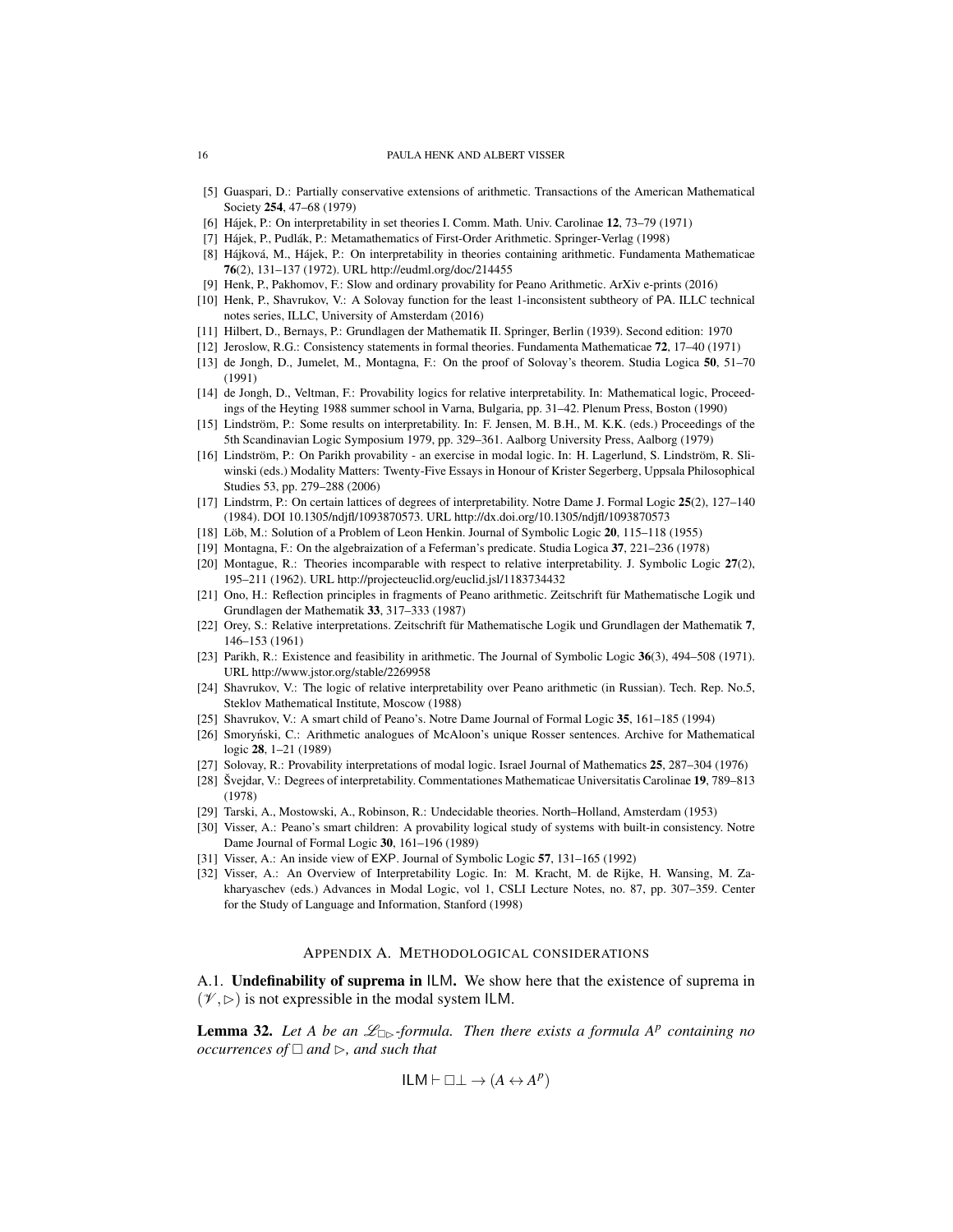*Proof.* By induction on the complexity of A. The base case and the propositional cases are trivial. If  $A = \Box B$  or  $A = B \triangleright C$  for some B, C, then we can take  $\top$  for  $A^p$  (this is easily seen by using soundness and completeness of ILM with respect to Veltman frames, see  $[14]$ ).

**Theorem 33.** *There is no*  $\mathscr{L}_{\Box \triangleright}$ *-formula S, such that for all*  $\mathscr{L}_{\Box \triangleright}$ -formulas A, B, and C,

$$
\mathsf{ILM} \vdash (C \triangleright A) \land (C \triangleright B) \leftrightarrow C \triangleright S(A, B).
$$

*Proof.* Suppose that such a formula *S* exists. Then in particular

(24) 
$$
ILM \vdash (\top \rhd A) \land (\top \rhd B) \leftrightarrow \top \rhd S(A, B).
$$

Let  $S<sup>p</sup>$  be purely propositional as in Lemma 32. Using completeness of ILM with respect to Veltman frames, it is easy to see that

(25) 
$$
\mathsf{ILM} \vdash \Box \Box \bot \rightarrow (\top \rhd S(A,B) \leftrightarrow \top \rhd S^{p}(A,B)).
$$

By (25), and arithmetical soundness of ILM, we have

$$
\mathsf{PA}\vdash \Box\Box\bot \to (\top \rhd S^*(A^*,B^*) \leftrightarrow \top \rhd (S^p)^*(A^*,B^*)),
$$

where  $*$  is any arithmetical realisation for ILM. Combining with (24), we get for any arithmetical realization \*,

(26) 
$$
\mathsf{PA}\vdash \Box\Box\bot \to (\top \rhd (S^p)^*(A^*,B^*) \leftrightarrow (\top \rhd A^*) \wedge (\top \rhd B^*)).
$$

Since  $S<sup>p</sup>$  is purely propositional, there are 16 possibilities. We will show that in each case, there are  $\mathscr{L}$ -formulas *A* and *B* such that

$$
\mathsf{PA}\vdash (\top \rhd S^p(A,B)\leftrightarrow (\top \rhd A)\wedge (\top \rhd B))\rightarrow \Box \bot.
$$

Combining the above with (26), we get PA  $\vdash$   $\Box$  $\bot$   $\rightarrow$   $\Box \bot$  in all cases, a contradiction.

Argue in PA, assuming  $\top \rhd S^p(A, B) \leftrightarrow (\top \rhd A) \wedge (\top \rhd B)$ . We use reasoning warranted by ILM to show  $\top \triangleright \bot$ , which is equivalent to  $\Box \bot$ .

- 1.  $S^p(A,B) = \top$ . We have  $\top \triangleright \top$ , and therefore by assumption (→)  $\top \triangleright \bot$  (taking  $\bot$  for *A*).
- 2.  $S^p(A,B) = \bot$ . Take  $\top$  for *A* and *B*. We have  $\top \triangleright \top$ , and therefore by assumption (←)  $T \triangleright \bot.$
- 3.  $S^p(A,B) = A$ . Take  $\top$  for *A* and  $\bot$  for *B*. We have  $\top \triangleright A$ , and thus by assumption  $\top \triangleright B$ , i.e.  $\top \triangleright \bot$ .
- 4.  $S^p(A, B) = B$ . Like the previous case, but take  $\top$  for *B* and  $\bot$  for *A*.
- 5.  $S^p(A,B) = \neg A$ . Take  $\perp$  for *A*. Then  $\top \triangleright \neg A$ , whence by assumption  $\top \triangleright A$ , i.e.  $\top \triangleright \perp$ .
- 6.  $S^p(A, B) = \neg B$ . Like the previous case, but take  $\perp$  for *B*.
- 7. *S*<sup>*p*</sup>(*A*,*B*) = *A* ∧*B*. Take as *A* an Orey sentence *O*, and for *B* the sentence ¬*O*. Then  $\top$  ⊳ *O* and  $\top \rightarrow \neg O$ , by the fact that *O* is an Orey sentence, so by assumption  $\top \rightarrow O \land \neg O$ , i.e.  $T \triangleright \bot.$
- 8. *S*<sup>*p*</sup>(*A*,*B*) = *A* ∨ *B*. Take ⊥ for *A* and ⊤ for *B*. Then ⊤ ⊳ *A* ∨ *B*, so by assumption ⊤ ⊳ *A*, i.e.  $\top \rhd \bot$ .
- 9. *S*<sup>*p*</sup>(*A*,*B*) = ¬*A* ∧ ¬*B*. Take ⊥ for both *A* and *B*. Then  $\top$  ⊳ ¬*A* ∧ ¬*B*, so by assumption  $\top \triangleright A$ , i.e.  $\top \triangleright \bot$ .
- 10. *S*<sup>*p*</sup>(*A*,*B*) = ¬*A* ∨ ¬*B*. Take ⊥ for *A*. Then  $\top$  ⊳ ¬*A* ∨ ¬*B*, so by assumption  $\top$  ⊳ *A*, i.e. >✄⊥.
- 11. *S*<sup>*p*</sup>(*A*,*B*) = *A* ∧ ¬*B*. Take  $\top$  for *A*, and  $\bot$  for *B*. Then  $\top$  ⊳ *A* ∧ ¬*B*, so by assumption  $\top \triangleright B$ , i.e.  $\top \triangleright \bot$ .
- 12. *S*<sup>*p*</sup>(*A*,*B*) = ¬*A* ∧*B*. Like the previous case, but take ⊥ for *A* and ⊤ for *B*.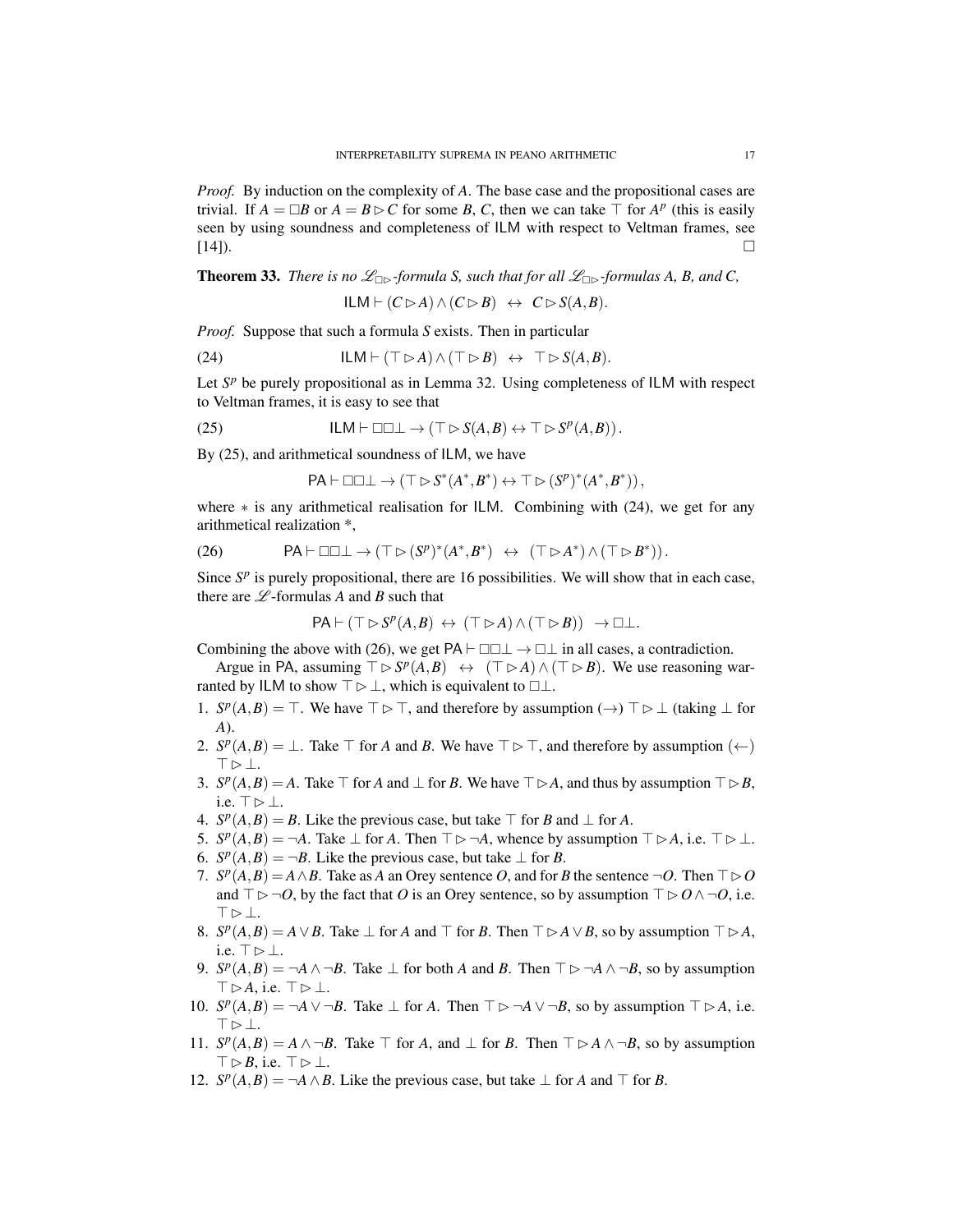- 13.  $S^p(A,B) = A \rightarrow B$ . Take  $\top$  for *B* and  $\bot$  for *A*. Then  $\top \triangleright A \rightarrow B$ , so by assumption  $\top \triangleright A$ , i.e.  $\top \triangleright \bot$ .
- 14.  $S^p(A, B) = B \rightarrow A$ . Like the previous case, but take  $\perp$  for *B* and  $\top$  for *A*.
- 15.  $S^p(A, B) = A \leftrightarrow B$ . Take  $\perp$  for both *A* and *B*. Then  $\top \triangleright A \leftrightarrow B$ , so also  $\top \triangleright A$ , i.e.  $\top \triangleright \perp$ by assumption.
- 16.  $S^p(A, B) = \neg(A \leftrightarrow B)$ . Take  $\top$  for *A* and  $\bot$  for *B*. Then  $\top \rhd \neg(A \leftrightarrow B)$ , so by assumption also  $\top \triangleright B$ , i.e.  $\top \triangleright \bot$ .

 $\Box$ 

 $\Box$ 

**Theorem 34.** The above proof proceeds by showing that if suprema were definable in ILM, then  $\Box\Box\bot \rightarrow \Box\bot$  would be provable in PA. Note that since  $\Box\Box\bot \rightarrow \Box\bot$  is *true*, the same argument cannot be used to show that the existence of the supremum is not expressible in  $ILM<sup>ω</sup>$ , the modal logic of interpretability statements that are true (in the standard model).

**Open Question 35.** Are interpretability suprema definable in  $ILM^{\omega}$ ? ?

A.2. **A Non-commutative supremum.** We construct a supremum implementation  $\tau$ , such that  $\tau(A,B) \leftrightarrow \tau(B,A)$  is not always provable in PA. Let  $\sigma$  be any supremum implementation. Let  $\tau(A,B)$  be the formula

$$
(A \leq B \to \sigma(A,B) \land \Box \neg \sigma(A,B)) \land (B < A \to \sigma(A,B) \lor \Diamond \sigma(A,B)),
$$

where *A* and *B* are regarded as internal variables ranging over sentences. By  $A \leq B$  we mean that the godelnumber of  $\vec{A}$  is smaller than or equal to the godelnumber of  $\vec{B}$ .

We show first that  $\tau$  is a supremum implementation. Argue in PA. We first show  $\tau(A,B) \triangleright A$ . In case  $A \leq B$ , we have  $\Box(\tau(A,B) \rightarrow \sigma(A,B))$ , and thus also  $\tau(A,B) \triangleright$  $\sigma(A,B)$ . Since  $\sigma(A,B) \triangleright A$ , also  $\tau(A,B) \triangleright A$  by transitivity of  $\triangleright$ . In case  $B < A$ , we have  $\Box(\tau(A,B) \rightarrow \sigma(A,B) \vee \Diamond \sigma(A,B))$ , and so also  $\tau(A,B) \triangleright \sigma(A,B) \vee \Diamond \sigma(A,B)$ . Since by axiom J5 of ILM,  $\Diamond \sigma(A,B) \triangleright \sigma(A,B)$  we get

$$
\sigma(A,B) \vee \Diamond \sigma(A,B) \triangleright \sigma(A,B)
$$

by axiom J3 of ILM, and so  $\sigma(A,B) \vee \sigma(A,B) \triangleright A$  by the fact that  $\sigma(A,B) \triangleright A$ , and transitivity of  $\triangleright$ . Thus  $\tau(A,B) \triangleright A$  follows again by transitivity of  $\triangleright$ . The argument for  $\tau(A,B) \triangleright B$  is similar. It remains to show that if *C* is such that  $C \triangleright A$  and  $C \triangleright B$ , then  $C \triangleright \tau(A, B)$ . We clearly have  $C \triangleright \sigma(A, B)$  for any such *C*. Consider first the case that  $A \leq B$ . Then

$$
\Box(\tau(A,B)\leftrightarrow\sigma(A,B)\wedge\Box\neg\sigma(A,B)).
$$

Since  $D \triangleright D \wedge \square \neg D$  is a theorem of ILM, we have that  $\sigma(A,B) \triangleright \sigma(A,B) \wedge \square \neg \sigma(A,B)$ , and therefore also  $\sigma(A,B) \triangleright \tau(A,B)$  by transitivity of  $\triangleright$ . In case  $B < A$ , we have that  $\square(\tau(A,B) \leftrightarrow \sigma(A,B) \vee \Diamond \sigma(A,B))$ , and so  $\square(\sigma(A,B) \rightarrow \tau(A,B))$ , whence again  $\sigma(A,B) \triangleright$  $\tau(A,B)$ . Thus if  $C \triangleright \sigma(A,B)$ , then also  $C \triangleright \tau(A,B)$ .

Finally, we show  $\tau$  is not commutative with respect to provability. For that, let *A* and *B* be distinct  $\mathcal{L}$ -sentences (thus under a reasonable godelnumbering, their godelnumbers are also different). We assume without loss of generality that  $A < B$ , and suppose for a contradiction that  $PA \vdash \tau(A, B) \leftrightarrow \tau(B, A)$ . By definition of  $\tau$ , this means that

(27) 
$$
\mathsf{PA}\vdash \sigma(A,B)\wedge\square\neg\sigma(A,B)\leftrightarrow \sigma(A,B)\vee\Diamond\sigma(A,B).
$$

It follows from (27) by propositional reasoning that  $PA \vdash \Box \neg \sigma(A,B)$ , and thus  $PA \vdash$  $\neg \sigma(A,B)$ . But this means that  $\sigma(A,B)$ , i.e. the supremum of *A* and *B*, is in the degree of [⊥], contradicting our assumption.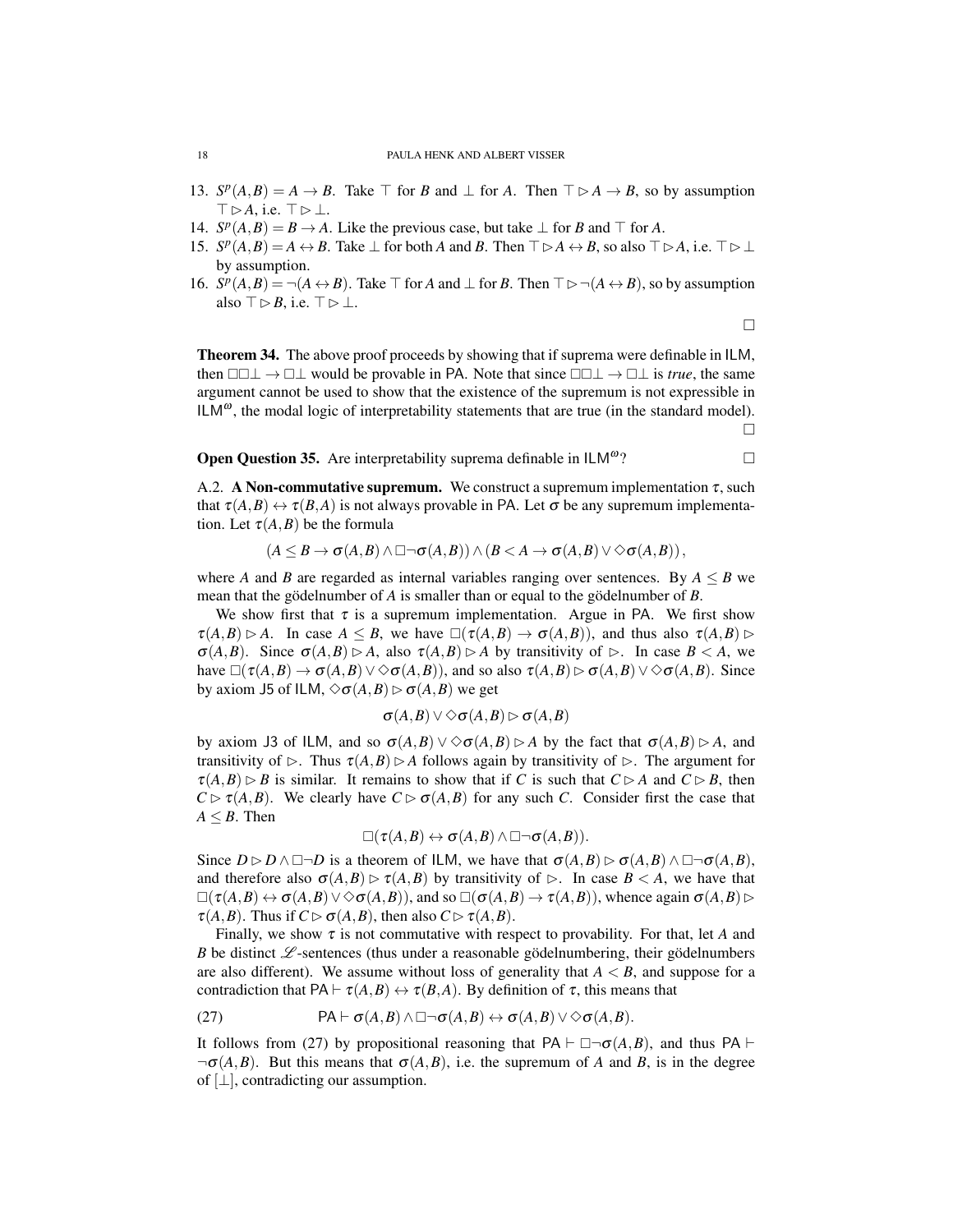APPENDIX B. VARIETIES OF SUPREMUM IMPLEMENTATIONS

B.1. **Obtaining supremum implementations.** We show how to turn Svejdar's construction into a supremum implementation as in Definition 7. The case of Visser's construction is similar. Let Sub $(x, y, z)$  be an intensionally correct formula representing in I $\Delta_0$ +exp substitution of numerals for free variables in formulas. Thus for all  $m$ ,  $n$ , and all  $\mathscr L$ -formulas *A*,

$$
I\Delta_0 + \exp \vdash \text{Sub}(\ulcorner A(u,v) \urcorner, \overline{m}, \overline{n}) = \ulcorner A(\overline{m}, \overline{n}) \urcorner,
$$

By Theorem 1, there is a formula  $\sigma$  with two free variables, and such that

$$
I\Delta_0 + \exp \vdash \sigma(A,B) \leftrightarrow \forall x (\Diamond_x \text{Sub}(\ulcorner \sigma(u,v) \urcorner, A,B) \rightarrow \Diamond_x A \wedge \Diamond_x B),
$$

where *A* and *B* are seen as internal variables ranging over  $\mathscr L$ -sentences. By properties of Sub,

$$
I\Delta_0+\exp \vdash \sigma(A,B)\leftrightarrow \forall x (\Diamond_x \sigma(A,B)\to \Diamond_x A \wedge \Diamond_x B).
$$

Thus the formula  $\sigma$  is exactly what we were looking for.

B.2. Unique explicit fixed points. We prove theorems 13 and 14, repeated here as theorems 37 and 41. We start with the following lemma.

## **Lemma 36.** *Let*  $\varepsilon(A,B)$  *be the formula*

$$
(\Box_0 \neg A \vee \Box_0 \neg B \rightarrow \Box_0 \bot) \wedge \forall x (\Box_{x+1} \neg A \vee \Box_{x+1} \neg B \rightarrow \Box_{x+1} (\Box_x \neg A \vee \Box_x \neg B)),
$$

*where A and B are regarded as internal variables ranging over L*-sentences. Then

- *i.*  $I\Delta_0 + \exp \vdash \Box_0 \neg \varepsilon(A, B) \leftrightarrow \Box_0 \bot$
- *ii.*  $I\Delta_0 + \exp \vdash \forall x (\Box_{x+1} \neg \mathcal{E}(A,B) \leftrightarrow \Box_{x+1}(\Box_x \neg A \vee \Box_x \neg B))$

*Proof.* For the nontrivial direction of i, reason in  $IA_0$ +exp, assuming  $\square_0 \neg \varepsilon(A, B)$ , i.e. (28)

$$
\Box_0\left(\left(\left(\Box_0\neg A \vee \Box_0\neg B\right)\wedge \Diamond_0\top\right) \vee \exists x \left(\left(\Box_{x+1}\neg A \vee \Box_{x+1}\neg B\right)\wedge \neg \Box_{x+1} \left(\Box_x\neg A \vee \Box_x\neg B\right)\right)\right).
$$

(28) implies  $\Box_0(\Diamond_0 \top \lor \exists x \neg \Box_{x+1}(\Box_x \neg A \lor \Box_x \neg B)$ . Since for any *C*,  $\neg \Box_{x+1}C$  implies  $\neg \Box_0 \bot$ by monotonicity, it follows from (28) that  $\Box_0 \Diamond_0 \top$ , and therefore  $\Box_0 \bot$  by Löb's principle.

For ii, reason in I $\Delta_0$ +exp, and let *x* be arbitrary. Assume first

$$
\Box_{x+1}(\Box_x \neg A \vee \Box_x \neg B).
$$

To show that  $\Box_{x+1} \neg \varepsilon(A,B)$ , reason in  $\Box_{x+1}$ . Suppose for a contradiction that  $\varepsilon(A,B)$ . By (29), let  $\mu \leq x$  be the minimal number s.t.  $\Box_{\mu} \neg A \lor \Box_{\mu} \neg B$ . If  $\mu = 0$ , then  $\Box_0 \bot$  follows by  $\varepsilon(A,B)$ , which is a contradiction since we have  $\neg\Box_0 \bot$  by reflection. Thus  $\mu = y + 1$  for some *y*, whence  $\varepsilon(A,B)$  now gives us

$$
\Box_{y+1}(\Box_y \neg A \vee \Box_y \neg B).
$$

Since  $y + 1 < x + 1$ , from (30) we get  $\Box_y \neg A \lor \Box_y \neg B$  by reflection, contradicting the minimality of  $y + 1$ . We conclude that  $\neg \varepsilon(A, B)$ .

For the other direction, assume  $\Box_{x+1} \neg \varepsilon(A,B)$ . Reason in  $\Box_{x+1}$ . Note that  $\neg \varepsilon(A,B)$  is the sentence

$$
(31) \quad ((\Box_0 \neg A \vee \Box_0 \neg B) \wedge \Diamond_0 \top) \vee \exists y ((\Box_{y+1} \neg A \vee \Box_{y+1} \neg B) \wedge \neg \Box_{y+1} (\Box_y \neg A \vee \Box_y \neg B)).
$$

If the first disjunct holds or some  $y \leq x$  witnesses the second disjunct, then by monotonicity we have that  $\Box_x \neg A \lor \Box_x \neg B$ . If the smallest witness of the second disjunct is some  $y \ge x$ , then (by monotonicity)  $\neg\Box_{x+1}(\Box_x\neg A \lor \Box_x\neg B)$ . Thus  $(\Box_x\neg A \lor \Box_x\neg B) \lor \neg\Box_{x+1}(\Box_x\neg A \lor \Box_x\neg B)$  $\Box_r \neg B$ , or in other words

$$
\Box_{x+1}(\Box_x \neg A \vee \Box_x \neg B) \to \Box_x \neg A \vee \Box_x \neg B.
$$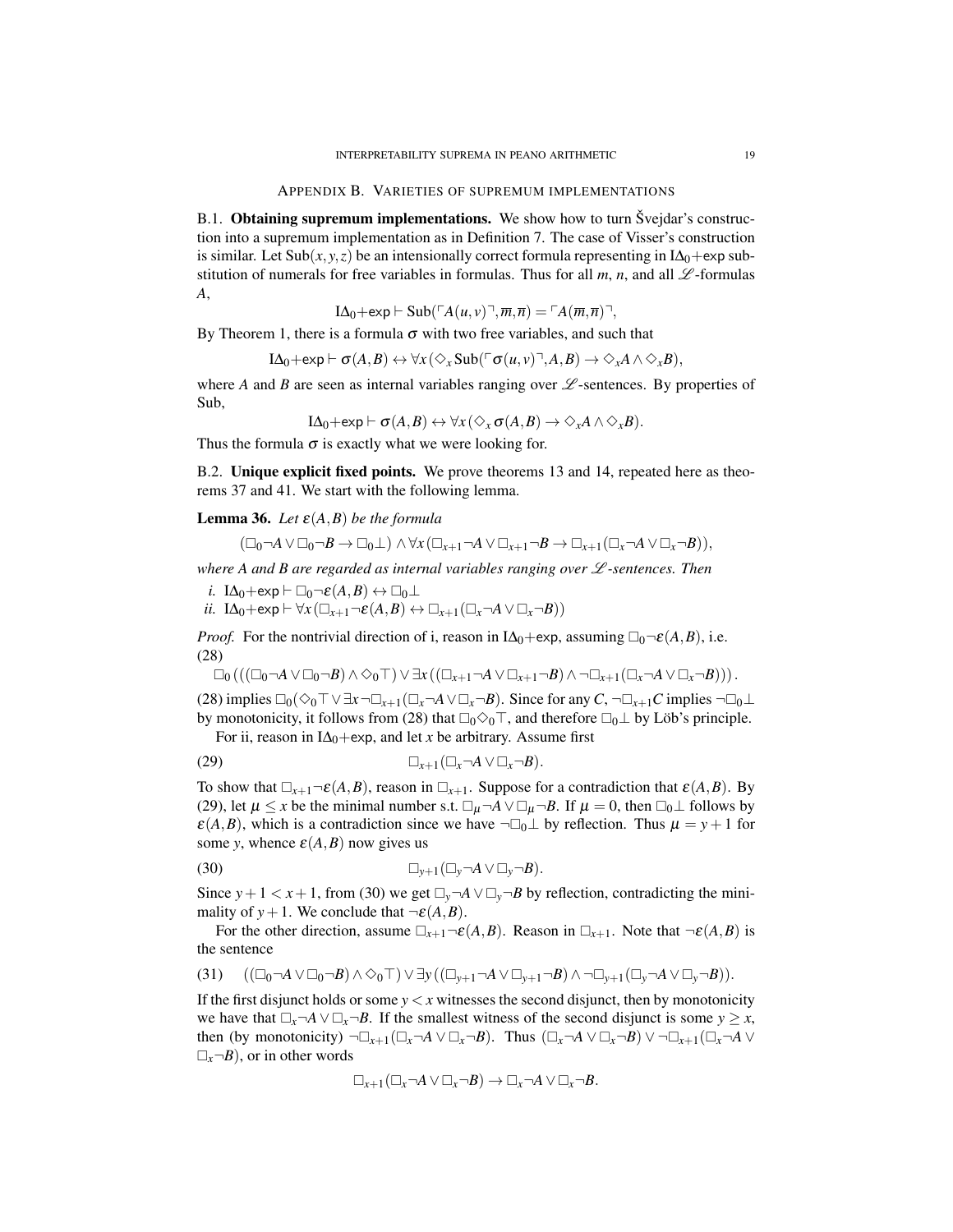Leaving the inner  $\Box_{x+1}$ –world, we have shown:  $\Box_{x+1}(\Box_{x+1}(\Box_x \neg A \lor \Box_x \neg B) \to \Box_x \neg A \lor \Box_x \neg B)$  $\Box_x \neg B$ ). By Löb's Theorem we can conclude  $\Box_{x+1}(\Box_x \neg A \lor \Box_x \neg B)$  as required.  $□$ 

**Theorem 37.** Let  $\varepsilon(A,B)$  be the formula

 $(\Box_0 \neg A \lor \Box_0 \neg B \to \Box_0 \bot) \land \forall x (\Box_{x+1} \neg A \lor \Box_{x+1} \neg B \to \Box_{x+1} (\Box_x \neg A \lor \Box_x \neg B)),$ 

*where A and B are regarded as internal variables ranging over*  $\mathcal{L}$ *-sentences. Then* 

- *i.*  $I\Delta_0 + \exp \vdash \varepsilon(A,B) \leftrightarrow \forall x (\Diamond_x \varepsilon(A,B) \to \Diamond_x A \land \Diamond_x B)$
- *ii. For any*  $\vartheta$ *, if*  $PA \vdash \vartheta \leftrightarrow \forall x (\Diamond_x \vartheta \to \Diamond_x A \land \Diamond_x B)$ *, then*  $PA \vdash \vartheta \leftrightarrow \varepsilon(A, B)$

*Proof.* For i, argue in I $\Delta_0$ +exp, and assume  $\varepsilon(A,B)$ . Using contraposition, it suffices to show that for all  $x$ ,  $\Box_x \neg A \lor \Box_x \neg B$  implies  $\Box_x \neg \varepsilon(A, B)$ . Suppose  $\Box_x \neg A \lor \Box_x \neg B$ . If  $x = 0$ , then  $\varepsilon(A,B)$  implies  $\square_0 \bot$ , and hence trivially  $\square_0 \neg \varepsilon(A,B)$ . If  $x = y + 1$  for some *y*, then by  $\varepsilon(A,B)$ , we have  $\Box_{v+1}(\Box_v \neg A \lor \Box_v \neg B)$  and hence  $\Box_{v+1} \neg \varepsilon(A,B)$ , i.e.  $\Box_x \neg \varepsilon(A,B)$  by Lemma 36. For the other direction assume  $\neg \varepsilon(A,B)$ , i.e. the sentence in (31). By Lemma 36 i, the first disjunct implies  $(\Box_0 \neg A \land \Box_0 \neg B) \land \Diamond_0 \varepsilon(A, B)$ , and by Lemma 36 ii the second disjunct implies  $\exists x ((\Box_{x+1} \neg A \lor \Box_{x+1} \neg B) \land \Diamond_{x+1} \varepsilon(A,B))$  In either case  $\exists x (\Box_x \neg A \lor \Box_x \neg B \land \Box_x \neg B \land \Box_x \neg B)$  $\Diamond_{x} \varepsilon(A,B)$ ), i.e.  $\neg \forall x (\Diamond_{x} \varepsilon(A,B) \rightarrow \Diamond_{x} A \wedge \Diamond_{x} B)$ , which is what we wanted to show.

For ii, it now suffices to show that any two fixed points of the formula  $\forall x (\Diamond_{x} Y \rightarrow$  $(\Diamond_{x} A \land \Diamond_{x} B)$  are provably equivalent in PA. Let *n* be s.t.

$$
I\Sigma_n \vdash \vartheta \leftrightarrow \forall x (\Box_x \neg A \lor \Box_x \neg B \to \Box_x \neg \vartheta) \text{ and } I\Sigma_n \vdash \sigma \leftrightarrow \forall x (\Box_x \neg A \lor \Box_x \neg B \to \Box_x \neg \sigma).
$$

We show that  $I\Sigma_n \vdash \sigma \leftrightarrow \vartheta$ . Using Löb's Theorem, it suffices to show  $I\Sigma_n \vdash \Box_n(\vartheta \leftrightarrow \sigma) \rightarrow$  $(\sigma \leftrightarrow \vartheta)$ . We argue in I $\Sigma_n$  and assume  $\square_n(\vartheta \leftrightarrow \sigma)$ . By monotonicity and validity of K for  $\Box_n$ , we have for all  $x > n$ :

$$
\Box_x \neg \vartheta \leftrightarrow \Box_x \neg \sigma.
$$

Assume  $\sigma$ . In order to show  $\vartheta$ , it suffices to show  $\forall x (\Box_x \neg A \lor \Box_x \neg B \to \Box_x \neg \vartheta)$ . Assume  $\Box_x \neg A \lor \Box_x \neg B$ . By  $\sigma$ , we get  $\Box_x \neg \sigma$ . By essential reflexivity, it must be that  $x \ge n$ , and thus  $\Box_{\rm r} \neg \vartheta$  follows by (32).

We now turn our attention to Visser's supremum. We first prove a few lemmas.

**Lemma 38.** Suppose that  $I\Sigma_n \vdash \vartheta \leftrightarrow \forall x (\square_x \vartheta \to \square_x \neg A \lor \square_x \neg B)$ . Then

$$
\mathrm{I}\Sigma_n \vdash \forall x \geq n \Box_x (\forall y < x \left( \Box_y \vartheta \to \Box_y \neg A \vee \Box_y \neg B \right)).
$$

*Proof.* By necessitation,

$$
\mathrm{I}\Sigma_n \vdash \Box_n(\vartheta \leftrightarrow \forall x (\Box_x \vartheta \to \Box_x \neg A \vee \Box_x \neg B)),
$$

whence we can use  $\vartheta$  and  $\forall x (\Box_x \vartheta \to \Box_x \neg A \lor \Box_x \neg B)$  interchangeably in  $\Box_x$  if  $x \geq n$ .

$$
\begin{aligned}\n\text{I}\Sigma_n \vdash x \ge n \to \Box_x \forall y < x \left( \Box_y \vartheta \to \vartheta \right) & \text{(reflection)} \\
&\to \Box_x \forall y < x \left( \Box_y \vartheta \to \forall z (\Box_z \vartheta \to \Box_z \neg A \lor \Box_z \neg B) \right) & \text{(fixed point version of } \vartheta) \\
&\to \Box_x \forall y < x \left( \Box_y \vartheta \to \Box_y \neg A \lor \Box_y \neg B \right)\n\end{aligned}
$$

**Lemma 39.** Suppose that  $I\Sigma_n \vdash \vartheta \leftrightarrow \forall x (\square_x \vartheta \rightarrow \square_x \neg A \vee \square_x \neg B)$ . Then  $I\Sigma_n \vdash \forall x \geq n (\Box_r \vartheta \leftrightarrow \Box_r (\Box_r \neg A \vee \Box_r \neg B)).$ 

 $\Box$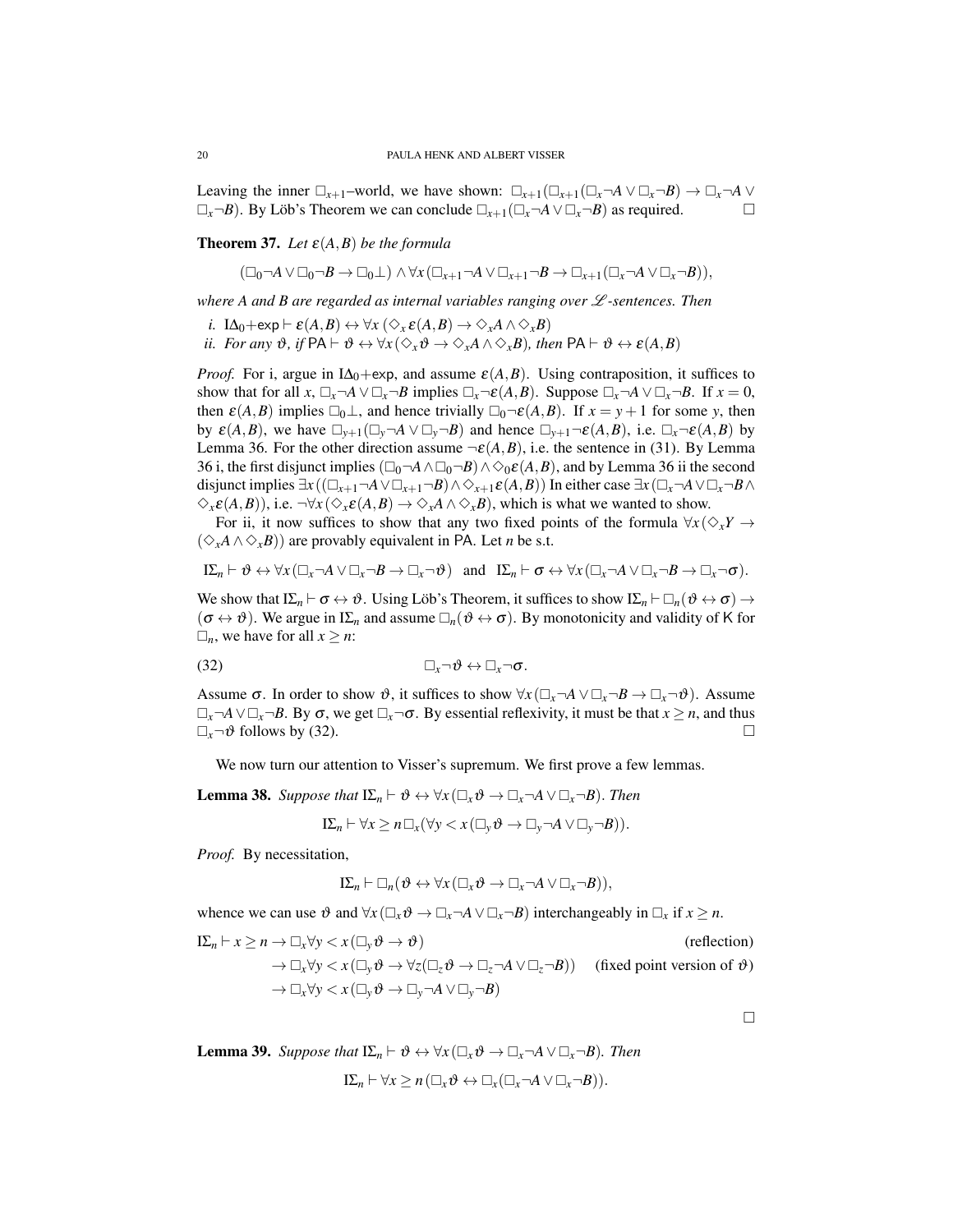$$
I\Sigma_n \vdash x \ge n \to (\Box_x \vartheta \to \Box_x \forall y (\Box_y \vartheta \to \Box_y \neg A \lor \Box_y \neg B)) \qquad \text{(fixed point version of } \vartheta)
$$
  
\n
$$
\to \Box_x (\Box_x \vartheta \to \Box_x \neg A \lor \Box_x \neg B) \qquad \text{(instantiating } \forall)
$$
  
\n
$$
\to (\Box_x \Box_x \vartheta \to \Box_x (\Box_x \neg A \lor \Box_x \neg B)) \qquad \text{(K-axiom)}
$$
  
\n
$$
\to \Box_x (\Box_x \neg A \lor \Box_x \neg B) \qquad \text{(since } \Box_x \vartheta \to \Box_x \Box_x \vartheta)
$$
  
\n
$$
\to \Box_x \forall y \ge x (\Box_y \neg A \lor \Box_y \neg B) \qquad \text{(monotonicity)}
$$
  
\n
$$
\to \Box_x \forall y (\Box_y \vartheta \to \Box_y \neg A \lor \Box_y \neg B) \qquad \text{(Lemma 38)}
$$
  
\n
$$
\to \Box_x \vartheta \qquad \text{(fixed point version of } \vartheta)
$$

**Lemma 40.** *Let*  $\varepsilon(A,B)$  *be the formula*  $\exists x (\Box_x (\Box_x \neg A \lor \Box_x \neg B) \land \Diamond_x A \land \Diamond_x B)$ *, where* A and *B are regarded as internal variables ranging over sentences. Then*

$$
I\Delta_0 + \exp \vdash \forall x (\Box_x \neg \varepsilon(A,B) \leftrightarrow \Box_x (\Box_x \neg A \vee \Box_x \neg B)).
$$

*Proof.*

(33) 
$$
I\Delta_0 + \exp \vdash \Box_x \neg \varepsilon(A, B) \to \Box_x \forall y (\Box_y (\Box_y \neg A \lor \Box_y \neg B) \to \Box_y \neg A \lor \Box_y \neg B)
$$

$$
\to \Box_x (\Box_x (\Box_x \neg A \lor \Box_x \neg B) \to \Box_x \neg A \lor \Box_x \neg B)
$$

$$
\to (\Box_x (\Box_x \neg A \lor \Box_x \neg B) \to \Box_x \neg A \lor \Box_x \neg B)
$$

$$
\rightarrow \Box_x (\Box_x \neg A \vee \Box_x \neg B)
$$

(36) 
$$
\rightarrow \Box_x \forall y \geq x (\Box_y \neg A \vee \Box_y \neg B)
$$

(37) 
$$
\rightarrow \Box_x \forall y \geq x (\Box_y (\Box_y \neg A \vee \Box_y \neg B) \rightarrow \Box_y \neg A \vee \Box_y \neg B) \wedge
$$

(38) 
$$
\Box_x \forall y < x (\Box_y (\Box_y \neg A \lor \Box_y \neg B) \to \Box_y \neg A \lor \Box_y \neg B)
$$

(39) 
$$
\rightarrow \Box_x \forall y (\Box_y (\Box_y \neg A \lor \Box_y \neg B) \rightarrow \Box_y \neg A \lor \Box_y \neg B)
$$

$$
(40) \qquad \qquad \rightarrow \Box_x \neg \varepsilon(A,B)
$$

Step  $(35)$  is Löb's Theorem, step  $(36)$  monotonicity, step  $(37)$  the previous step together with propositional logic, and step (38) reflection.  $\Box$ 

# **Theorem 41.** Let  $\varepsilon(A,B)$  be the formula

(41) 
$$
\exists x (\Box_x (\Box_x \neg A \vee \Box_x \neg B) \wedge (\Diamond_x A \wedge \Diamond_x B).
$$

*where A and B are regarded as internal variables ranging over*  $\mathcal{L}$ *-sentences. Then* 

- *i.*  $PA \vdash \varepsilon(A,B) \leftrightarrow \exists x (\Box_x \neg \varepsilon(A,B) \land (\Diamond_x A \land \Diamond_x B))$
- *ii. For any*  $\vartheta$ *, if*  $PA \vdash \vartheta \leftrightarrow \exists x (\Box \neg \vartheta \land (\Diamond_x A \land \Diamond_x B))$ *, then*  $PA \vdash \vartheta \leftrightarrow \varepsilon(A, B)$

*Proof.* Item i is an immediate consequence of Lemma 40, together with the definition of  $\varepsilon(A,B)$ . For ii, assume  $\overline{\mathrm{I}\Sigma_n} \vdash \vartheta \leftrightarrow \exists x (\square_x \neg \vartheta \land (\Diamond_x A \land \Diamond_x B))$ . By contraposition,

$$
I\Sigma_n \vdash \neg \vartheta \leftrightarrow \forall x (\Box_x \neg \vartheta \to (\Box_x \neg A \vee \Box_x \neg B)).
$$

By Lemma 39 and reflection,

(42) 
$$
I\Sigma_n \vdash \neg \vartheta \leftrightarrow \forall x \geq n (\Box_x (\Box_x \neg A \vee \Box_x \neg B) \to \Box_x \neg A \vee \Box_x \neg B).
$$

On the other hand, we have by reflection

(43) 
$$
\mathbb{I}\Sigma_n \vdash \forall x < n\left(\Box_x(\Box_x \neg A \lor \Box_x \neg B) \to \Box_x \neg A \lor \Box_x \neg B\right).
$$

 $\Box$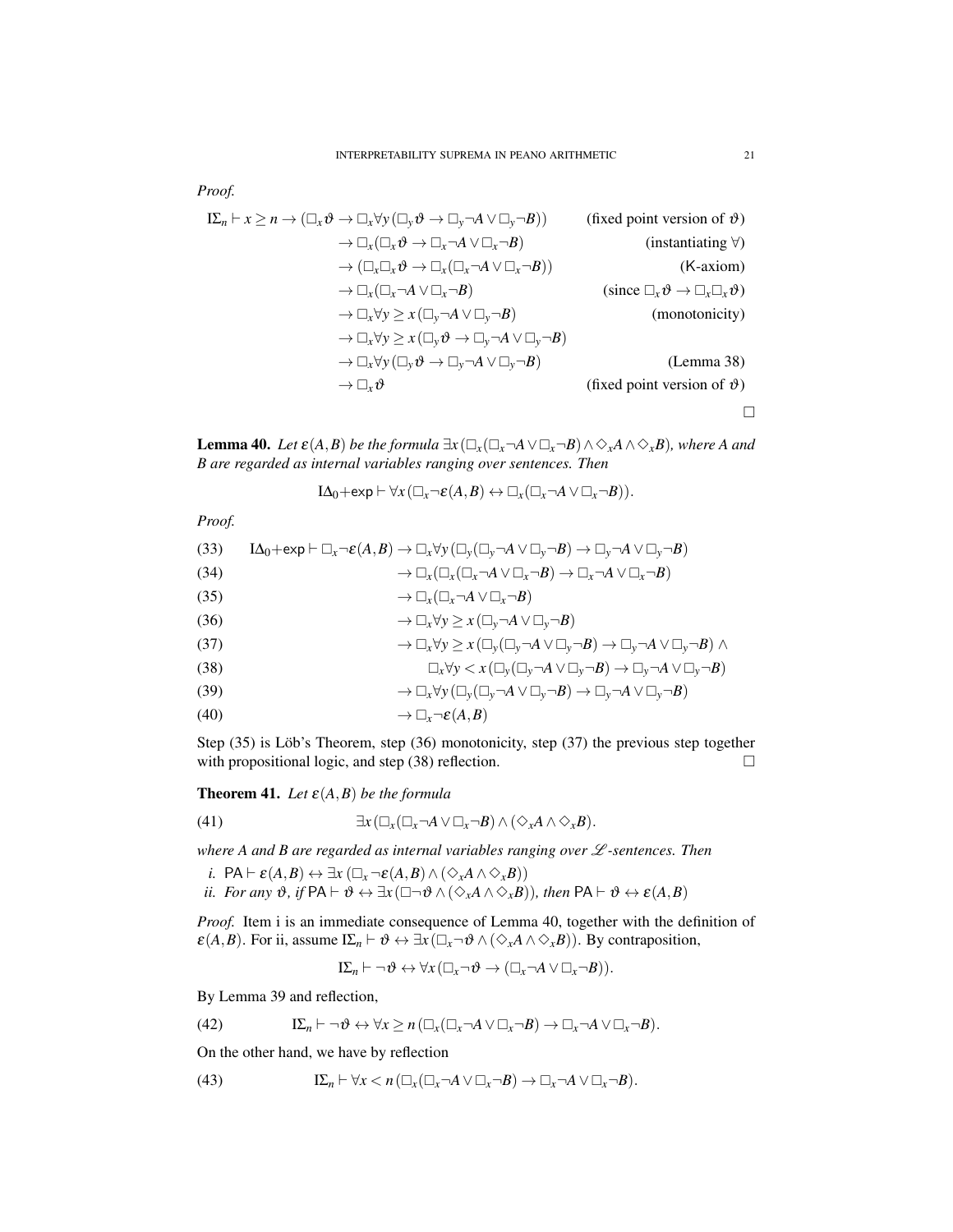Combining (42) and (43), we have  $I\Sigma_n$   $\vdash \neg \vartheta \leftrightarrow \forall x (\Box_x (\Box_x \neg A \lor \Box_x \neg B) \to \Box_x \neg A \lor \Box_x \neg B)$ , whence by contraposition,  $I\Sigma_n \vdash \vartheta \leftrightarrow \exists x (\square_x (\square_x \neg A \vee \square_x \neg B) \wedge (\Diamond_x A \wedge \Diamond_x B))$ , i.e.  $I\Sigma_n \vdash$  $\vartheta \leftrightarrow \varepsilon(A,B)$  as required.

B.3. Extensionality. We prove Theorem 15 from Section 4. We start with a lemma.

**Lemma 42** ( $I\Delta_0$ +exp). Let  $\varepsilon(A,B)$  be as in Theorem 37. Then

$$
(44) \qquad \mathbf{I}\Sigma_{n+1} \vdash \varepsilon(A,B) \leftrightarrow
$$

(45) 
$$
(\Diamond_n A \land \Diamond_n B) \land \forall x \geq n (\Diamond_{x+1} (\Diamond_x A \land \Diamond_x B) \to \Diamond_{x+1} A \land \Diamond_{x+1} B)
$$

*Proof.* By propositional reasoning, we see that  $\varepsilon(A,B)$  is equivalent to

$$
(46) \qquad (\Diamond_0 \top \to \Diamond_0 A \land \Diamond_0 B) \land \forall x (\Diamond_{x+1} (\Diamond_x A \land \Diamond_x B) \to \Diamond_{x+1} A \land \Diamond_{x+1} B).
$$

Argue in I $\Sigma_{n+1}$ , assuming (46). By reflection,  $\Diamond_0 \top$ , and therefore  $\Diamond_0 A \land \Diamond_0 B$  from the first conjunct of (46). Now let  $x < n$ . By reflection for  $\sum_{x+1}$  (remember that we are reasoning inside  $I\Sigma_{n+1}$ ), we have that

$$
\Box_{x+1}(\Box_x \neg A \vee \Box_x \neg B) \to (\Box_x \neg A \vee \Box_x \neg B),
$$

i.e. by contraposition,

(47) 
$$
\Diamond_x A \land \Diamond_x B \to \Diamond_{x+1} (\Diamond_x A \land \Diamond_x B).
$$

Since we have  $\Diamond_0 A \land \Diamond_0 B$ , we can apply (47) and the second conjunct of (46) to get  $\diamondsuit_{x+1}A \wedge \diamondsuit_{x+1}B$  for all *x* < *n*, and thus  $\diamondsuit_nA \wedge \diamondsuit_nB$ . The other conjunct of (45) clearly follows from (46). This finishes the proof from (44) to (45). For the other direction, we note that  $\Diamond_n A \land \Diamond_n B$  implies  $\Diamond_0 A \land \Diamond_0 B$ , taking care of the first conjunct of (46). For the other conjunct, it suffices to show that for  $1 \leq x \leq n$ ,

(48) 
$$
\Diamond_{x+1}(\Diamond_x A \land \Diamond_x B) \to \Diamond_{x+1} A \land \Diamond_{x+1} B.
$$

This follows because we have  $\diamondsuit_{x+1}A \wedge \diamondsuit_{x+1}B$  for all such *x* by assumption.

**Theorem 43.** Let  $\varepsilon(A,B)$  be as in Theorem 37. Then

$$
I\Delta_0 + \exp \vdash \Box(A \leftrightarrow A') \land \Box(B \leftrightarrow B') \rightarrow \Box(\varepsilon(A, B) \leftrightarrow \varepsilon(A', B'))
$$

*Proof.* Clearly it suffices to show that

$$
I\Delta_0 + \exp \vdash \Box_x (A \leftrightarrow A') \wedge \Box_x (B \leftrightarrow B') \rightarrow \Box_{x+1} (\varepsilon(A,B) \leftrightarrow \varepsilon(A',B')).
$$

Argue in I $\Delta_0$ +exp, assuming

(49) 
$$
\Box_n(A \leftrightarrow A') \wedge \Box_n(B \leftrightarrow B').
$$

Now argue inside  $I\Sigma_{n+1}$ . Using Lemma 42 it suffices to show that

(50) 
$$
(\Diamond_n A \land \Diamond_n B) \land \forall x \geq n (\Diamond_{x+1} (\Diamond_x A \land \Diamond_x B) \to \Diamond_{x+1} A \land \Diamond_{x+1} B)
$$

if and only if

(51) 
$$
(\Diamond_n A' \land \Diamond_n B') \land \forall x \geq n (\Diamond_{x+1} (\Diamond_x A' \land \Diamond_x B') \to \Diamond_{x+1} A' \land \Diamond_{x+1} B').
$$

Since (49) is a  $\Sigma_1$ -sentence, its truth carries over to our current surroundings inside  $I\Sigma_{n+1}$ . By monotonicity and modal reasoning, it follows that for all  $x \ge n$ ,  $\Box_x A \leftrightarrow \Box_x A'$  and  $\Diamond_x A \leftrightarrow \Diamond_x A$  $\Diamond_x A'$ ; similarly for *B* and *B'*. Given that, the equivalence of (50) and (51) is clear.

**Theorem 44.** Let  $\varepsilon(A,B)$  be as in Theorem 41. Then

$$
I\Delta_0 + \exp \vdash \Box(A \leftrightarrow A') \wedge \Box(B \leftrightarrow B') \rightarrow \Box (\varepsilon(A,B) \leftrightarrow \varepsilon(A',B'))
$$